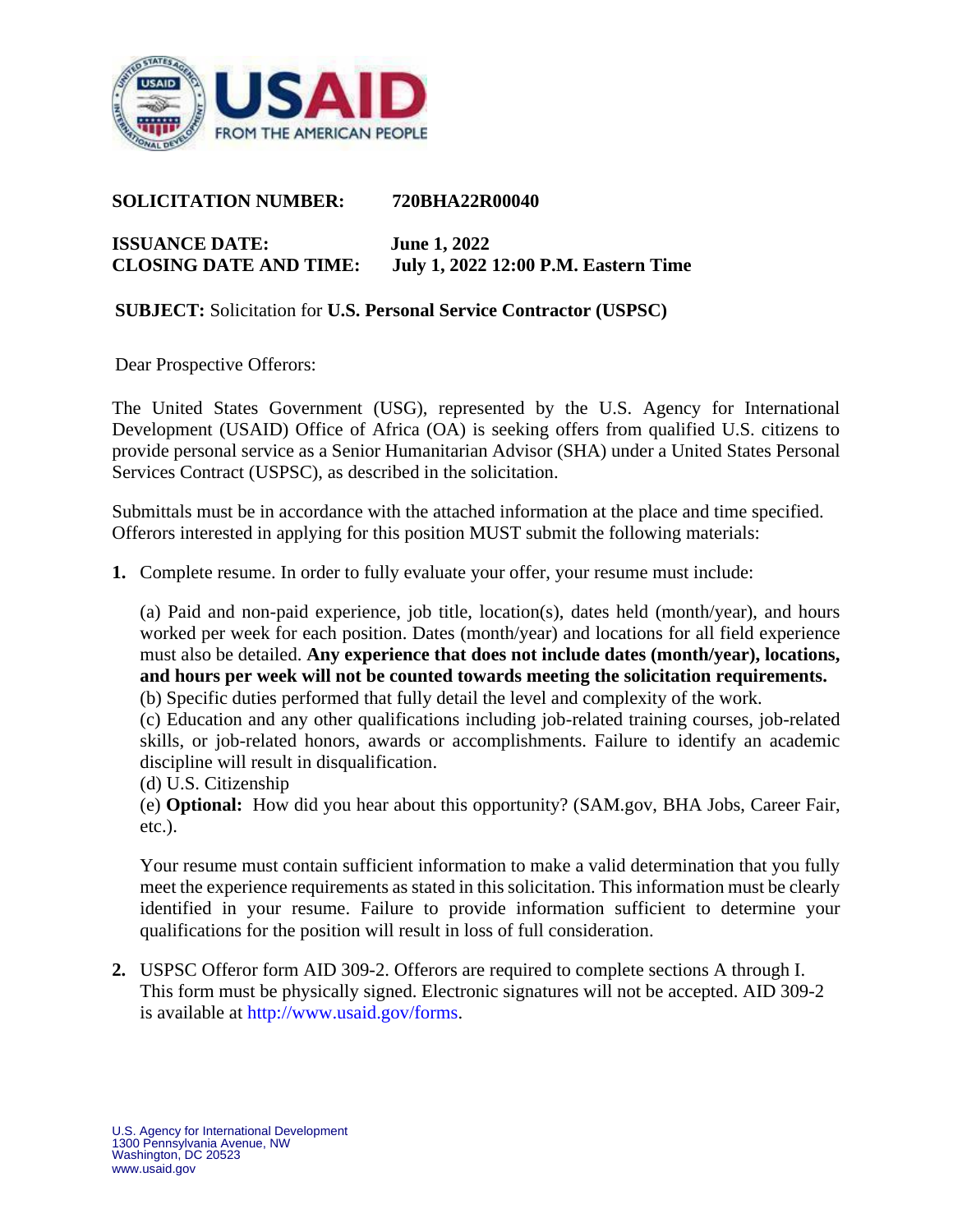### **NOTE REGARDING ENSURING ADEQUATE COVID-19 SAFETY PROTOCOLS FOR FEDERAL CONTRACTORS**

The contractor will be required to show proof that the contractor is fully vaccinated against COVID-19 on or before the first date of onboarding, or submit an approved reasonable accommodation to the CO. If the contractor does not meet this requirement the contract may be terminated.

### **NOTE REGARDING UNIQUE ENTITY IDENTIFIER (UEI) NUMBERS AND THE SYSTEM FOR AWARD MANAGEMENT**

All USPSCs with a place of performance in the United States are required to have a Unique Entity Identifier (UEI) number and be registered in the System for Award Management (SAM) database prior to receiving an offer. You will be disqualified if you either fail to comply with this requirement or if your name appears on the excluded parties list. The selectee will be provided with guidance regarding this registration.

**NOTE**: As of March 28, 2018, all new [SAM.gov](http://sam.gov/) entity registrations will now require a signed notarized letter identifying the authorized Entity administrator for the entity associated with the DUNS number. Additional information on the format of the notarized letter and where to submit can be found via the below Federal Service Desk link:

[https://www.fsd.gov/fsd-gov/answer.do?sysparm\\_kbid=d2e67885db0d5f00b3257d321f96194b&](https://www.fsd.gov/fsd-gov/answer.do?sysparm_kbid=d2e67885db0d5f00b3257d321f96194b&) sysparm\_search=kb0013183

Offerors can expect to receive a confirmation email when offer materials have been received. Offerors should retain for their records copies of all enclosures which accompany their offers. Your complete resume must be emailed to:

### **OA Recruitment Team**

E-Mail Address: BHA.AfricaRecruitment@usaid.gov Website: [www.BHAjobs.net](http://www.bhajobs.net/)

Any questions on this solicitation may be directed to the OA Recruitment Team via the information provided above.

Sincerely, Digitally signed by Sonja Stroud-Gooden Gooden Date: 2022.05.12 12:53:37 -04'00'

Sonja Stroud-Gooden Contracting Officer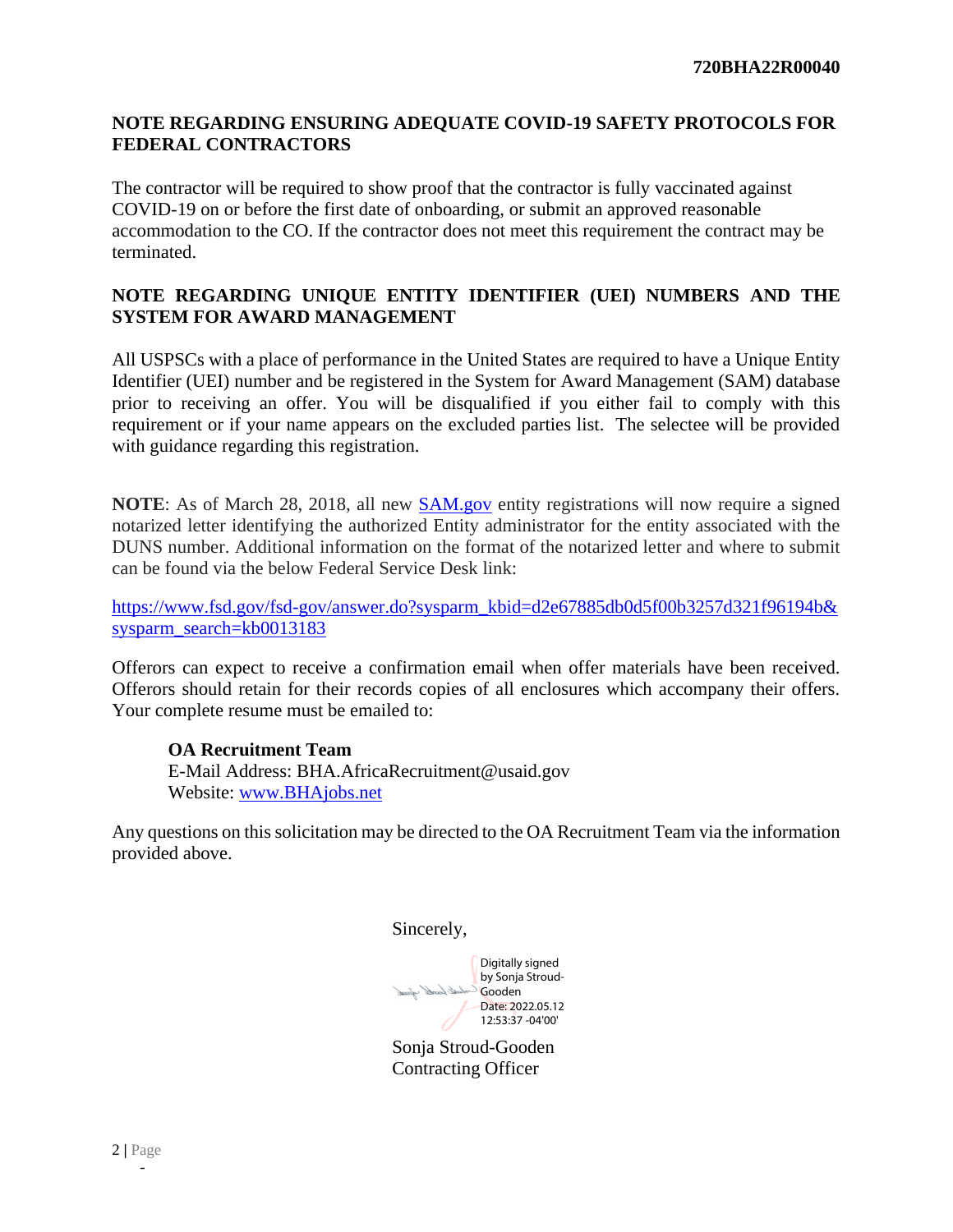# **I. GENERAL INFORMATION**

### **1. SOLICITATION NO.:** 720BHA22R00040

### **2. ISSUANCE DATE:** June 1, 2022

- **3. CLOSING DATE AND TIME FOR RECEIPT OF OFFERS:** July 1, 2022, 12:00 P.M. Eastern Time
- **4. POINT OF CONTACT:** OA Recruitment Team, BHA.AfricaRecruitment@usaid.gov
- **5. POSITION TITLE:** Senior Humanitarian Advisor
- **6. MARKET VALUE: \$95,973 - \$124,764** equivalent to **GS-14** (not eligible for locality pay)

### **Salaries over and above the top of the pay range will not be entertained or negotiated.**

If the position is for a Washington based PSC, offerors who live outside the Washington, D.C. area will be considered for employment, but no relocation expenses will be reimbursed.

### **7. PERIOD OF PERFORMANCE:** Five (5) years

**8. PLACE OF PERFORMANCE:** Maputo, Mozambique

There may be an initial training program in Washington, D.C. for three months, which will include formal classroom training and on-the-job training; and may include security training. After completion of Washington training, the Senior Humanitarian Advisor will be assigned to the place of performance.

### **9. ELIGIBLE OFFERORS:** U.S. Citizens

**10. SECURITY LEVEL REQUIRED:** Ability to obtain and maintain a Secret up to Top Secret/Sensitive Compartmented Information level clearance as provided by USAID.

### **11. STATEMENT OF DUTIES**

#### POSITION DESCRIPTION

### **BACKGROUND**

The United States Agency for International Development (USAID)'s Bureau for Humanitarian Assistance (BHA) is responsible for facilitating and coordinating U.S. Government (USG) humanitarian assistance overseas in response to all types of international disasters, including slowonset disasters such as droughts or famine, natural disasters such as earthquakes or floods, or manmade disasters such as conflict or war. BHA is responsible for planning, coordinating, developing,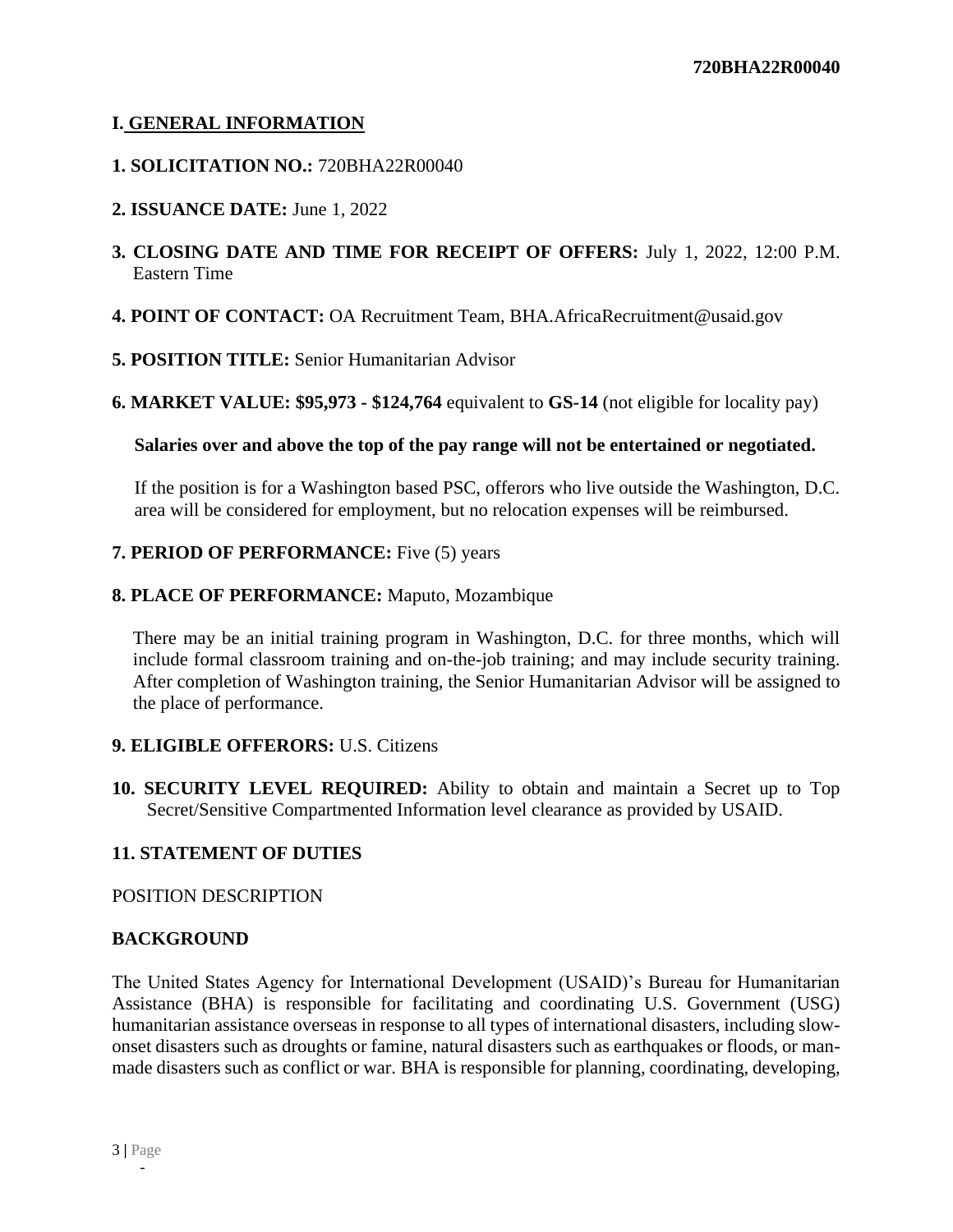achieving, monitoring, and evaluating international humanitarian assistance falling into two conceptual areas:

- *Humanitarian Response* activities comprise needs-based humanitarian assistance provided to save lives, alleviate suffering, and protect human dignity during and in the aftermath of emergencies. Humanitarian assistance is grounded in humanitarian principles and is directed toward the most vulnerable populations.
- *Early Recovery, Risk Reduction, and Resilience* (ER4) activities will set the initial foundations for longer-term recovery as appropriate, and will work in close conjunction with humanitarian assistance. Early recovery is an approach that supports communities impacted by crises to protect and restore basic systems and service delivery. Early recovery builds on humanitarian response efforts and establishes the initial foundations of long-term recovery. Early recovery activities are implemented for a specified, appropriate timeframe that assists populations recovering from an identifiable shock. Risk reduction is the prevention of new and reduction of existing disaster risk and management of residual risk, which contributes to strengthening resilience and to the achievement of sustainable development. Resilience is the ability of people, households, communities, countries, and systems to mitigate, adapt to, and recover from shocks and stresses in a manner that reduces chronic vulnerability and facilitates inclusive growth.

BHA has seven offices, as follows:

The Bureau's three geographic offices are: (1) Office of Africa; (2) Office of Asia, Latin America and the Caribbean; and (3) the Office of the Middle East, North Africa and Europe. Each geographic office designs, provides, and assesses humanitarian assistance for their respective regions, including assistance related to responding to, recovering from, and reducing the risk of man-made and natural disasters, while linking with other USAID investments that build resilience.

The Office of Global Policy, Partnerships, Programs, and Communications (G3PC) shapes and influences USAID's role within the international humanitarian system; leads engagement on a range of policy, programmatic, and operational issues; and positions the Agency to influence collective response to emergency needs across the globe.

The Office of Technical and Program Quality (TPQ) leads the Bureau's efforts to provide highquality programmatic and technical leadership, oversight, and guidance. In addition, TPQ leads the Bureau's external engagement with academia and coordinates research to advance the effectiveness, efficiency, and impact of humanitarian and multi-year programming.

The Office of Humanitarian Business and Management Operations (HBMO) is responsible for maintaining 24/7 operability by providing leadership, planning, quality assurance, technical expertise, and process management. HBMO ensures effective stewardship of the Bureau's support services, including workforce planning, staffing, financial management, internal controls, facilities operations and infrastructure.

The Office of Field and Response Operations (FARO) leads and manages operational assistance and the purchase and delivery of goods and services in response to declared foreign disasters and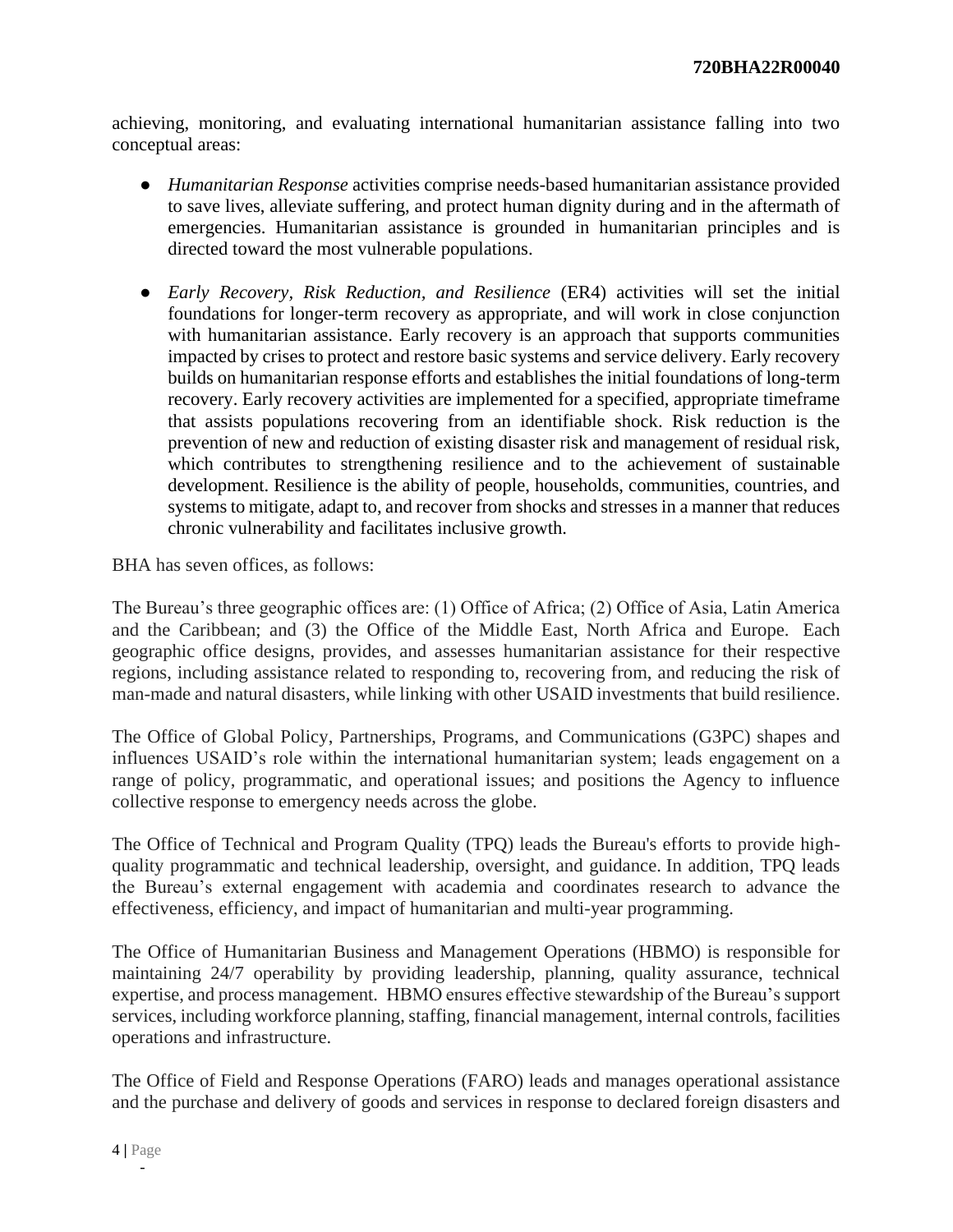international humanitarian needs in key functional areas, including supply-chain management, procurement, logistics, oversight, and operational coordination with the U.S. military.

### **INTRODUCTION**

BHA is committed to fostering an equitable and inclusive workplace with a diverse workforce. BHA encourages qualified candidates of all races/ethnicities, genders, cultural backgrounds, abilities, and socioeconomic statuses to apply.

The Office of Africa (OA) designs, provides, and assesses humanitarian assistance, including assistance related to responding to, recovering from, and reducing the risk of human-induced and natural disasters, while linking with other USAID investments that build resilience. OA consists of five (5) geographic divisions: East Africa; Central Africa; Sudans; West Africa; and Southern Africa. These divisions are responsible for the provision of emergency humanitarian assistance through grants and cooperative agreements to non-governmental organizations (NGOs); international organizations (IO) including United Nations (UN) agencies; and other partners to ensure the implementation and delivery of this assistance. These divisions also oversee BHA Office of Africa's nonresponse efforts in disaster risk reduction (DRR), resilience, and humanitarian transition.

### **OBJECTIVE**

BHA requires the services of a Senior Humanitarian Advisor (SHA), based in Maputo, Mozambique to ensure that BHA's objectives for disaster assistance, disaster risk reduction, resilience programming, strategic planning, and interagency coordination in Mozambique are met.

### **DUTIES AND RESPONSIBILITIES**

This position requires an individual to support the management and representation of the humanitarian portfolio for Mozambique. Reporting to the BHA Country Lead, the SHA will be responsible for program analysis and strategy development and work closely with the USAID/Mozambique staff, the U.S. Embassy, U.S. military representatives, and other USG interagency partners, other donors, Government of Mozambique officials, IOs, NGOs, and the UN, in responding to humanitarian needs and sudden-onset disasters. Because of the substantial coordination requirements of this position, an individual with a highly collaborative work style is necessary. The SHA must be prepared to function effectively in a challenging and restrictive work environment and be willing to strictly adhere to U.S. Embassy security guidelines.

Working under the direction of the BHA Country Lead and in close coordination with the BHA Regional Office for Southern Africa (ROSA), the SHA will work in close collaboration with and may supervise a team that includes other Regional Humanitarian Advisors, Senior Humanitarian Advisors, Humanitarian Program Officers, Technical Specialists, Monitoring, Evaluation, Accountability, and Learning (MEAL) Advisors, Regional Team Leaders, Humanitarian Assistance Officers, Program Assistants, Foreign Service Nationals (FSNs), and others depending on the work assigned.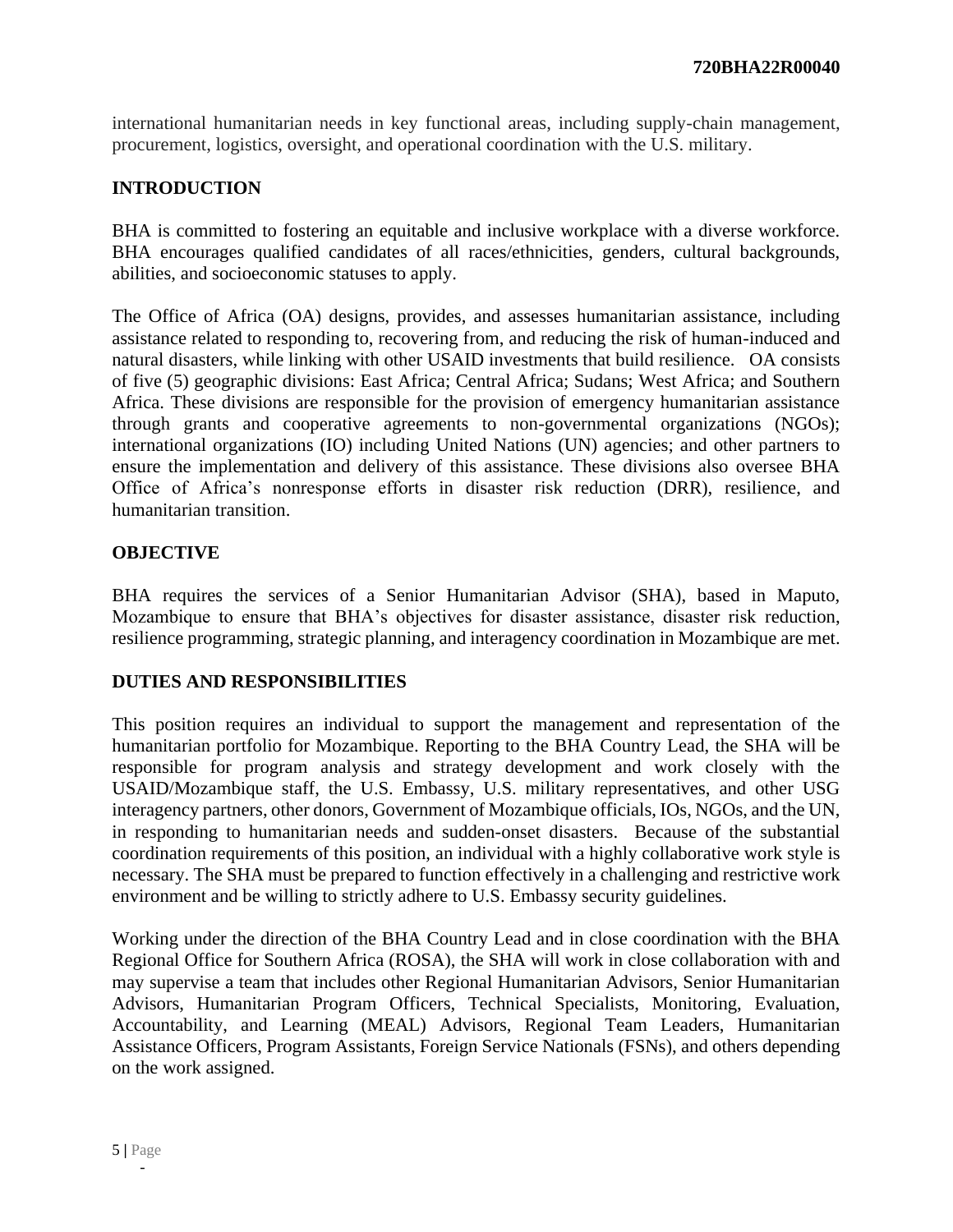The individual will perform the following duties:

### **Contextual Specialty**

- Develop and maintain knowledge of the key humanitarian and DRR issues and political, organizational, and stakeholder interests in Mozambique.
- Monitor incipient disasters, international disaster response plans and efforts, and major humanitarian issues and challenges in the area of responsibility through a wide range of USG and international sources.
- Identify humanitarian issues, priorities, lessons learned, and opportunities within and relevant to Mozambique and apply those to program strategy development and implementation.
- Prepare regular strategic and analytical reports on current or anticipated emergencies, as well as on comprehensive preparedness documentation on Mozambique.

#### **Portfolio Management**

- Identify and assess on-going and emerging humanitarian assistance requirements, target beneficiary groups, and locations, oversee the general direction of existing relief and transition-oriented programs, and broadly recommend the types of interventions and budget levels required in Mozambique.
- Maintain regular communication and close coordination with BHA/ROSA and BHA/Washington on these efforts.
- Monitor ongoing humanitarian assistance efforts in Mozambique. Liaise with partners and other donors, coordinate with the ROSA on issues of mutual interest, and provide coordinated field feedback to the partners.
- Coordinate collection of information and provide updates and recommendations through written reports on issues related to the humanitarian situation, including the following:
	- o Capacity and ability of UN, IOs, NGOs, and local institutions to carry out programs;
	- o Capacity of the logistics infrastructure to support programs;
	- o Security situation of beneficiaries, personnel, convoys, and relief operations in general;
	- o Role of in-country UN leadership and the UN Mission in Mozambique in facilitating humanitarian assistance;
	- o Contributions by other donors, problems arising from the implementation of relief and reintegration programs, and any other issues that require the attention of BHA; and
	- o Humanitarian coordination issues and any recommendations for change.
- Provide guidance to organizations that are developing applications for BHA, based on BHA's Guidelines for Unsolicited Applications.
- Review concept papers and applications and provide timely recommendations/comments to BHA/Washington and BHA/ROSA
- Ensure reporting on a timely basis to BHA/Washington and ROSA on the quality of grantees' work, noting deficiencies, attributes, and evolving operational conditions.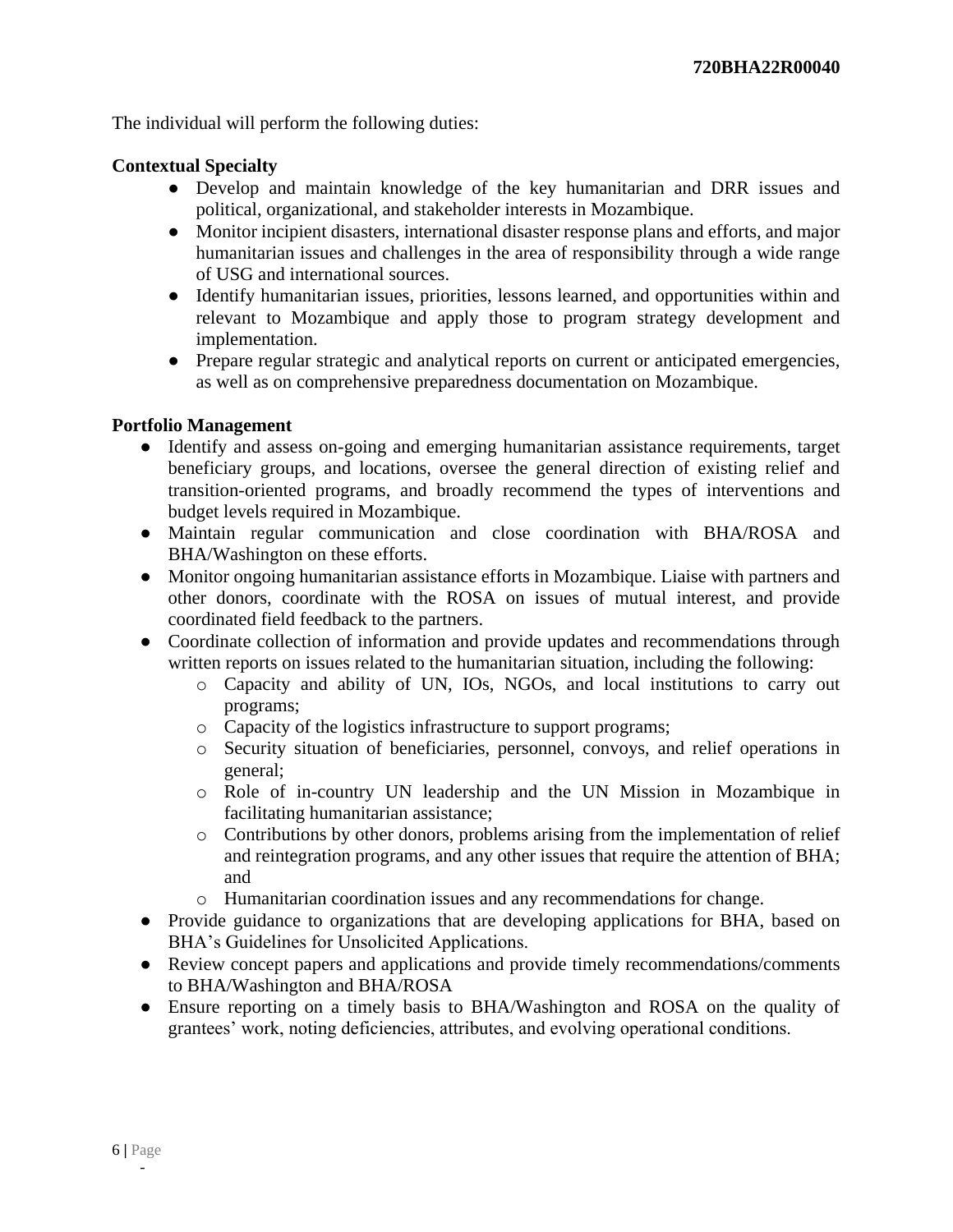# **Representation**

- Coordinate policy development meetings such as:
	- o Meetings with individual and groups of implementing partners discussing programmatic priorities, objectives, progress, results, and challenges;
	- o Discussions, meetings, and papers informing USG foreign policy in areas with humanitarian concerns or impacts;
	- o Donor and implementing partner coordination forums.
- Present BHA perspectives to NGOs, IOs, and UN agencies relating to humanitarian assistance strategies and priorities, including BHA's approach to sustainable, resilienceoriented humanitarian programs. Work closely with the Regional Humanitarian Advisor and BHA's technical advisors to discuss and understand sectoral priorities.
- Provide timely reporting and clearances in response to high-level USG queries originating from the region or from Washington, DC.

# **Leadership**

- Provide recommendations on current and future directions of BHA's Mozambique portfolio to include programmatic, budgetary, and human resource requirements.
- Serve as direct supervisor to team members on grants management and portfolio management, including BHA's business process, portfolio-specific budget and workload management, and post-award monitoring and management.
- Lead an ethnically and culturally diverse team of program, technical and/or administrative staff.
- Consistently model behaviors that demonstrate a commitment to fostering a non-hostile, inclusive work environment that values diversity, equity and is free of discrimination, bias, unfairness, bullying, offensive behaviors and harassment of any kind.

# **General Duties:**

- Become certified and serve as an AOR/Contracting Officer's Representative (COR), as assigned. The AOR/COR provides financial and programmatic oversight of all aspects of managing the agreement or contract; this includes but is not limited to reviewing invoices, requests for approvals, program/project deliverables (i.e. work plans, annual reports, monthly status reports), travel requests, key personnel requests, and financial/budget reports. They are responsible for drafting and submitting the annual contractor performance evaluation in the Contract/Assistance Performance Assessment Review System. They prepare and review contract/assistance modifications documentation and assist the Contracting/Agreement Officer to ensure performance is compliant with the terms and conditions of the contract/agreement, the Federal Acquisition Regulation, and USAID policy. AOR/CORs are responsible for all related requirements in the COR designation letter and the AOR designation letter.
- May be requested to be on-call or serve as needed on Washington-based Response Management Teams (RMTs) or in other international locations on Disaster Assistance Response Teams (DARTs).
- As needed, may serve on temporary detail within the office to meet operational needs during staff shortages, not to exceed six months. Duties performed while on detail will be aligned with the Team's existing duties and responsibilities and will be directly related to the statement of duties provided.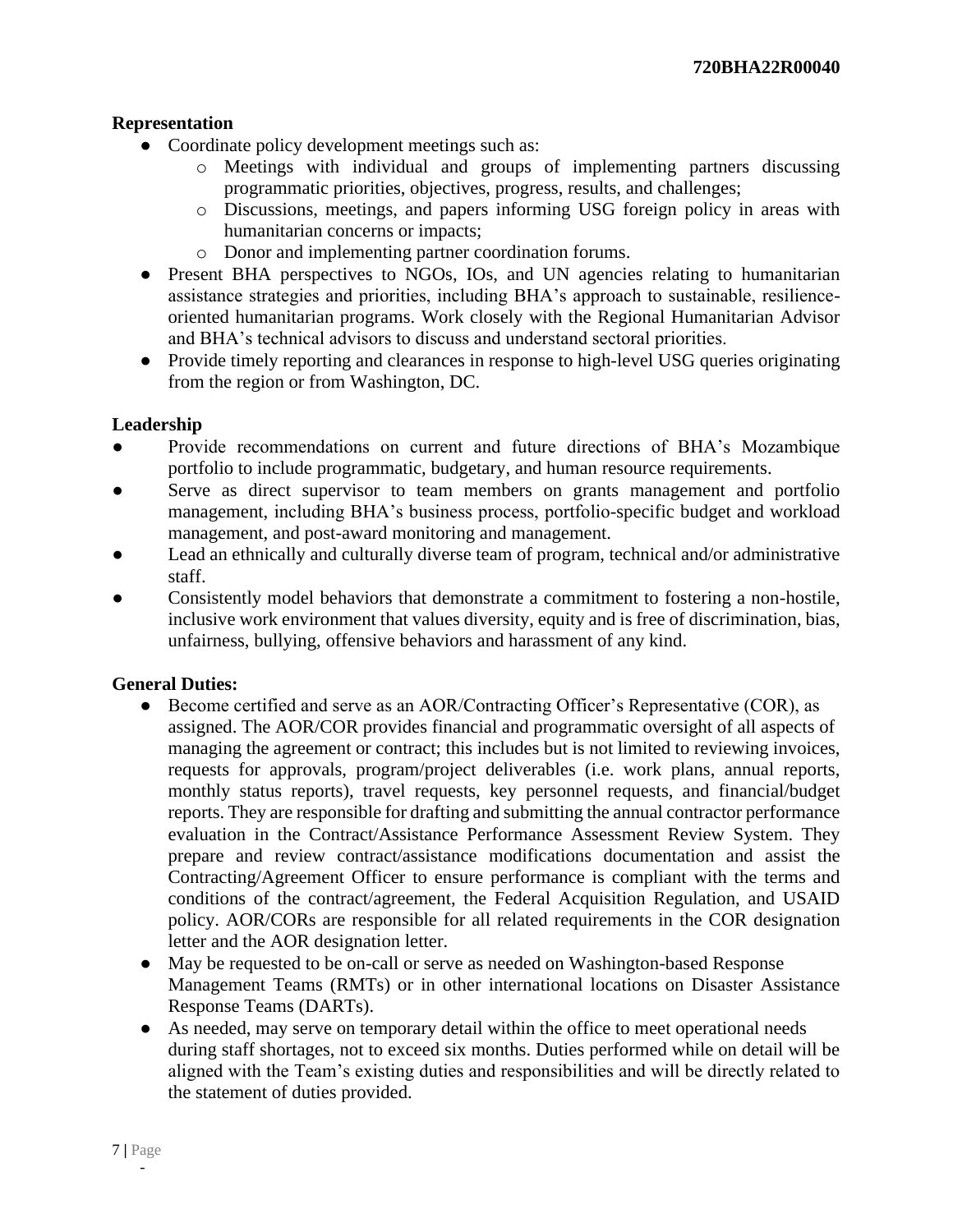### **SUPERVISORY RELATIONSHIP:**

The USPSC will report directly to the BHA Country Lead or his/her/their designee in Mozambique and collaborate and consult with other USAID and U.S. Embassy staff.

# **SUPERVISORY CONTROLS:**

Supervisor provides administrative directions in terms of broadly defined missions or functions. The employee independently plans, designs, and carries out programs, projects, studies, or other work. Results are considered authoritative and are normally accepted without significant change.

### **12. PHYSICAL DEMANDS**

The work is generally sedentary and does not pose undue physical demands. During deployment on DARTs (if required), and during site visits, there may be some additional physical exertion including long periods of standing, walking over rough terrain, or carrying of moderately heavy items (less than 50 pounds).

# **13. WORK ENVIRONMENT**

Work is primarily performed in an office setting. During deployment on DARTs (if required), and during site visits, the work may additionally involve special safety and/or security precautions, wearing of protective equipment, and exposure to severe weather conditions.

**14. START DATE:** Immediately, once necessary clearances are obtained.

# **II. MINIMUM QUALIFICATIONS REQUIRED FOR THIS POSITION**

### **EDUCATION/EXPERIENCE REQUIRED FOR THIS POSITION**

(Determines basic eligibility for the position. Offerors who do not meet all of the education and experience factors are considered NOT qualified for the position.)

Bachelor's degree in any discipline. Must have a minimum of nine (9) years of relevant work experience. Such experience must include humanitarian or development focus and responsibility in determining budget levels, selecting programs for funding, or managing or evaluating funded programs. Experience must include three (3) years of cumulative international experience in at least one of the following: humanitarian assistance, emergency management, relief, DRR, postemergency rehabilitation, recovery, or resilience.

#### **OR**

Master's degree in any discipline. Must have a minimum of seven (7) years of relevant work experience. Such experience must include humanitarian or development focus and responsibility in determining budget levels, selecting programs for funding, or managing or evaluating funded programs. Experience must include three (3) years of cumulative international experience in at least one of the following: humanitarian assistance, emergency management, relief, DRR, postemergency rehabilitation, recovery, or resilience.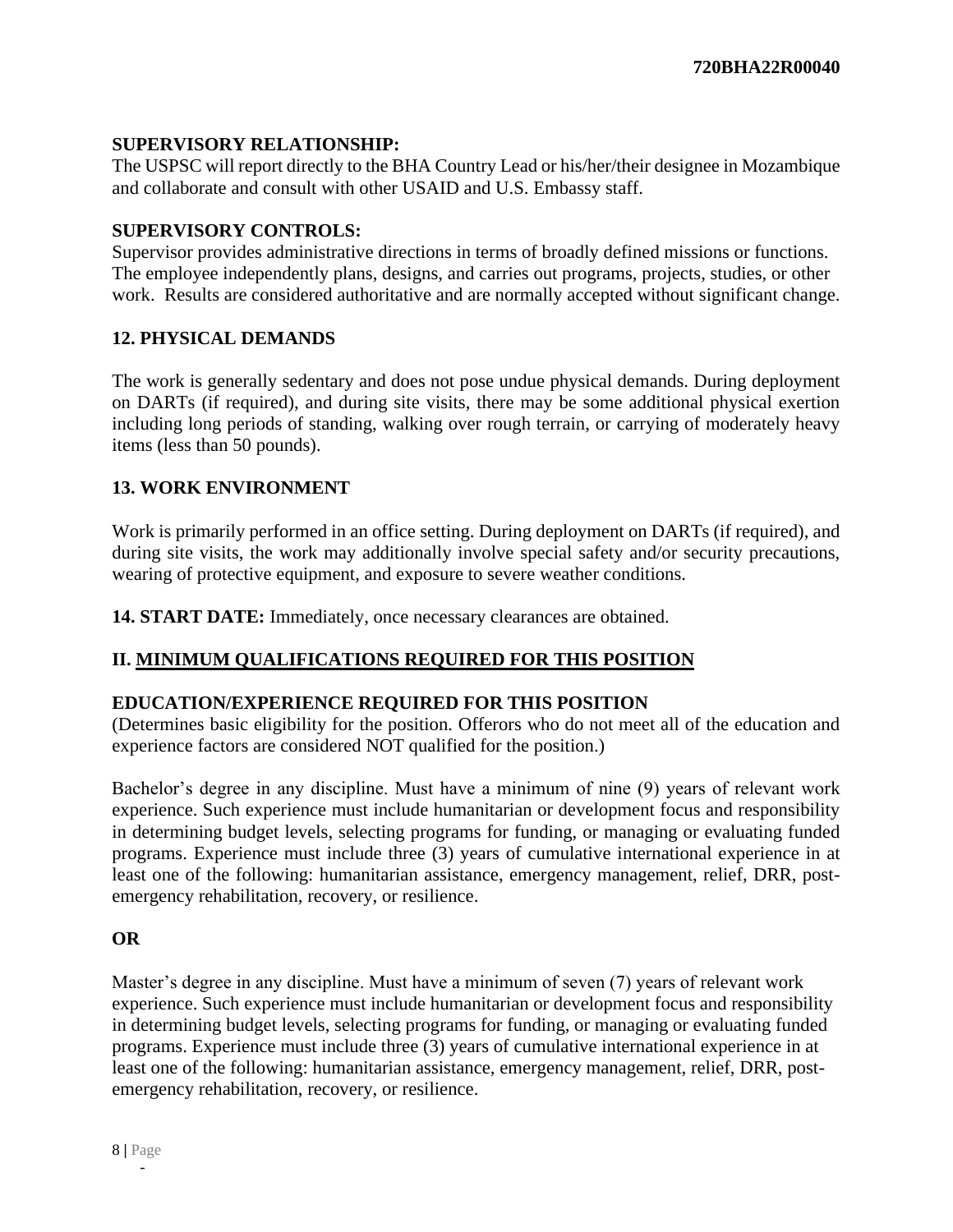# **III. EVALUATION AND SELECTION FACTORS**

The Government may award a contract without discussions with offerors in accordance with FAR 52.215-1. The CO reserves the right at any point in the evaluation process to establish a competitive range of offerors with whom negotiations will be conducted pursuant to FAR 15.306(c). In accordance with FAR 52.215-1, if the CO determines that the number of offers that would otherwise be in the competitive range exceeds the number at which an efficient competition can be conducted, the CO may limit the number of offerors in the competitive range to the greatest number that will permit an efficient competition among the most highly rated offers. FAR provisions of this solicitation are available at [https://www.acquisition.gov/browse/index/far.](https://www.acquisition.gov/browse/index/far)

# **SELECTION FACTORS**

(Determines basic eligibility for the position. Offerors who do not meet all of the selection factors are considered NOT qualified for the position.)

- Offeror is a U.S. Citizen.
- Complete resume submitted. See cover page for resume requirements. Experience that cannot be quantified will not be counted towards meeting the solicitation requirements.
- USPSC Offeror form AID 309-2. Offerors are required to complete sections A through I. This form must be physically signed. Electronic signatures will not be accepted.
- Ability to obtain and maintain a Secret up to Top Secret/Sensitive Compartmented Information level clearance as provided by USAID.
- Ability to obtain and maintain a Department of State medical clearance throughout the contract.
- Must not appear as an excluded party in the System for Award Management (SAM.gov).
- Satisfactory verification of academic credentials.

# **OFFEROR RATING SYSTEM**

The offeror rating system factors are used to determine the competitive ranking of qualified offerors in comparison to other offerors. Offerors must demonstrate the rating factors outlined below within their resume, as they are evaluated strictly by the information provided. The rating factors are as follows:

### **Professional Experience (12 points)**

- Experience working with a donor or grant making organization.
- Experience managing needs assessments.
- Experience with budget development or management.
- Experience leading or participating in strategy development.
- Experience with program design or monitoring or evaluating programs.
- Experience managing programs that focus on emergency response or DRR programming.

### **Skills and Abilities (8 points)**

- Demonstrated experience working with host or local governments on the planning and implementation of humanitarian or development interventions.
- Demonstrated experience working with donor organizations or diplomatic missions.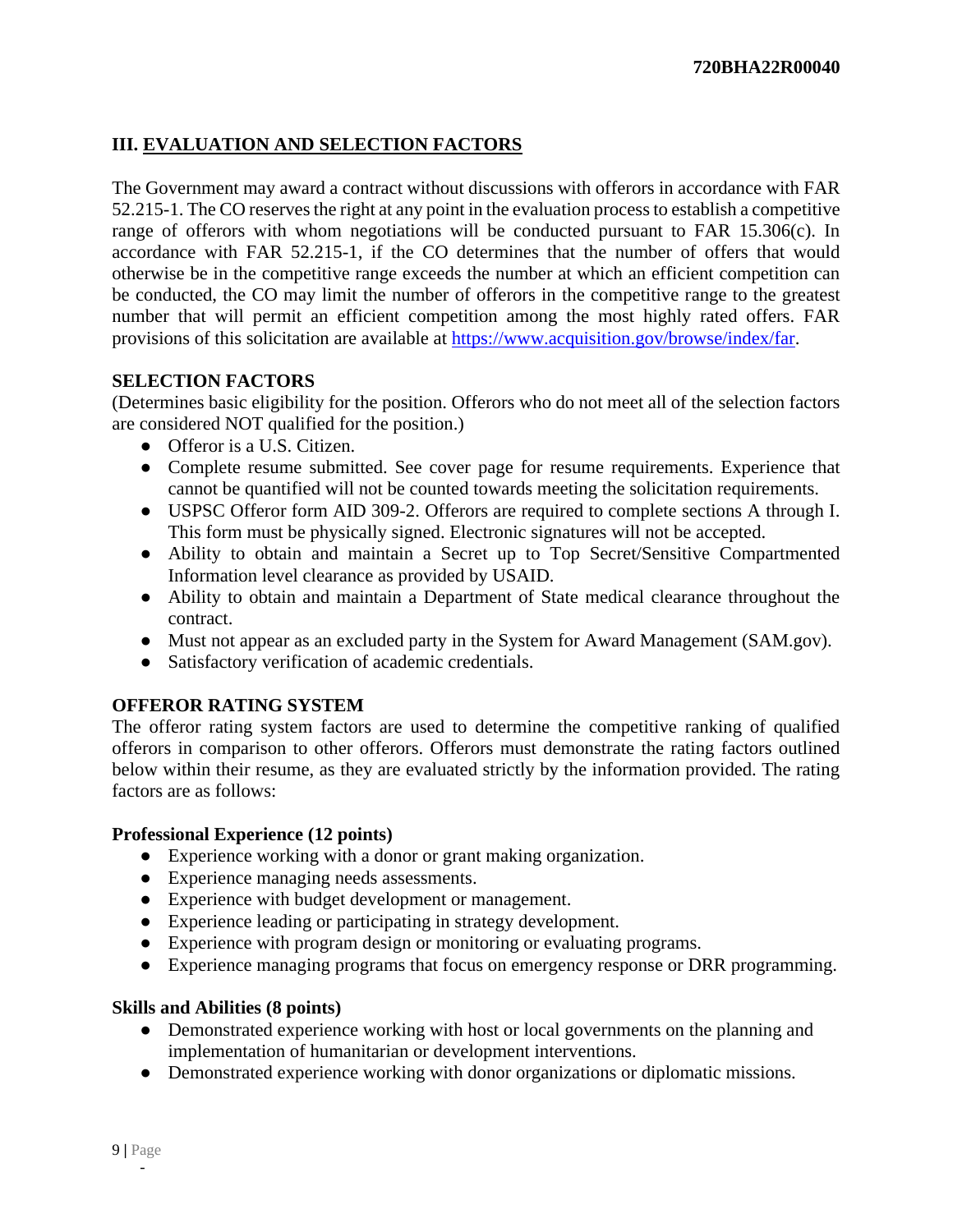- Demonstrated experience working with international or national non-governmental partners at senior levels.
- Demonstrated experience delivering verbal presentations or engaging with senior officials within a large organization on humanitarian issues.

### **Leading Teams Experience (10 points)**

- Experience mentoring and training staff.
- Experience with team performance management, including developing or monitoring employee training plans, providing formal or informal feedback through performance evaluations, and ensuring adequate staffing of a team.
- Experience managing teams that include program, technical, or administrative staff.

### **Interview Performance (50 points)**

### **Satisfactory Professional Reference Checks (20 points)**

### **Total Possible Points: 100**

**BASIS OF RATING:** Offerors who meet the Education/Experience requirements and Selection Factors will be further evaluated in accordance with the Offeror Rating System. Those offerors determined to be competitively ranked may also be evaluated on interview performance and satisfactory professional reference checks.

Offerors are required to address each factor of the Offeror Rating System in their resume, describing specifically and accurately what experience, training, education and/or awards they have received as it pertains to each factor. Be sure to include your name and the announcement number at the top of each additional page. Failure to address the selection factors and/or Offeror Rating System factors may result in not receiving credit for all pertinent experience, education, training and/or awards.

The most qualified offerors may be interviewed and required to provide a writing sample. BHA will not pay for any expenses associated with the interviews. Professional references and academic credentials will be evaluated for offerors being considered for selection package.

Note: Please be advised that references may be obtained independently from other sources in addition to the ones provided by an offeror. BHA reserves the right to select additional offerors if vacancies become available during future phase of the selection process.

### **IV. SUBMITTING AN OFFER**

Offers must be **received** by the closing date and time at the address specified in the cover letter.

Qualified individuals are **required** to submit:

**1. Complete resume.** In order to fully evaluate your offer, your resume must include: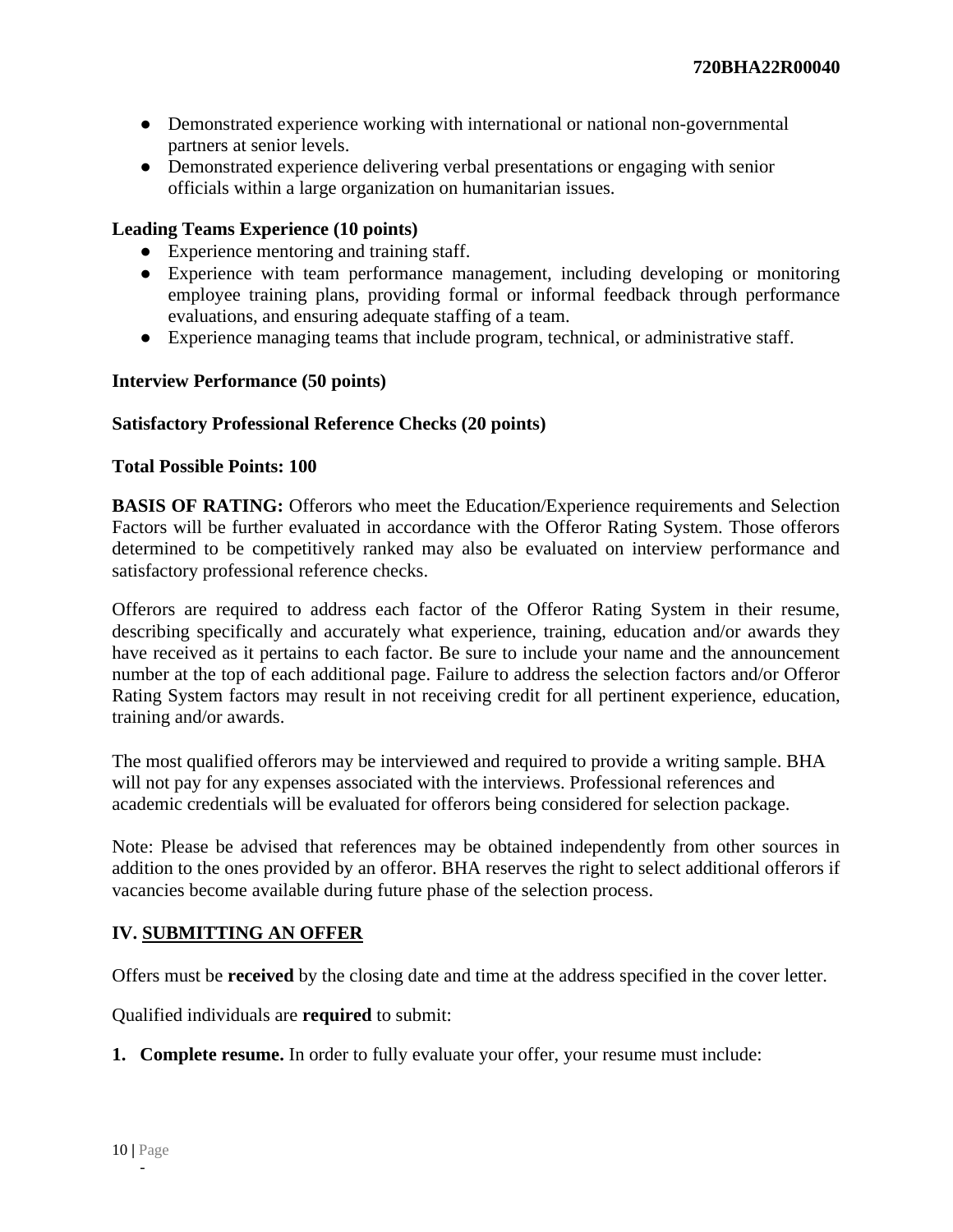(a) Paid and non-paid experience, job title, location(s), dates held (month/year), and hours worked per week for each position.

Dates (month/year) and locations for all field experience must also be detailed. **Any experience that does not include dates (month/year), locations, and hours per week will not be counted towards meeting the solicitation requirements.**

(b) Specific duties performed that fully detail the level and complexity of the work.

(c) Education and any other qualifications including job-related training courses, job-related skills, or job-related honors, awards or accomplishments. Failure to identify an academic discipline will result in disqualification.

(d) U.S. Citizenship

(e) **Optional:** How did you hear about this opportunity? (SAM.gov, BHA Jobs, Career Fair, etc.).

Your resume must contain sufficient information to make a valid determination that you fully meet the experience requirements as stated in this solicitation. This information must be clearly identified in your resume. Failure to provide information sufficient to determine your qualifications for the position will result in loss of full consideration.

**2. USPSC Offeror form AID 309-2**. Offerors are required to complete sections A through I. This form must be physically signed. Electronic signatures will not be accepted. AID 309-2 is available at http://www.usaid.gov/forms.

Additional documents submitted will not be accepted.

By submitting your offer materials, you certify that all of the information on and attached to the offer is true, correct, complete, and made in good faith. You agree to allow all information on and attached to the offer to be investigated. False or fraudulent information on or attached to your offer may result in you being eliminated from consideration for this position, or being terminated after award, and may be punishable by fine or imprisonment.

To ensure consideration of offers for the intended position, please reference the solicitation number on your offer, and as the subject line in any email.

# **DOCUMENT SUBMITTALS**

# **Via email**: [BHA.AfricaRecruitment@usaid.gov](mailto:BHA.AfricaRecruitment@usaid.gov)

**NOTE:** If the full security application package is not submitted within 30 days after the Office of Security determines eligibility, the offer may be rescinded. If a Secret security clearance is not obtained within nine months after offer acceptance, the offer may be rescinded. If Top Secret is required, and clearance is not obtained within nine months after award, USAID may terminate the contract at the convenience of the government. If Sensitive Compartmented Information (SCI) access is not obtained within nine months after Top Secret clearance is granted, USAID may terminate the contract at the convenience of the government.

**NOTE:** If the full medical clearance package is not submitted within two months after offer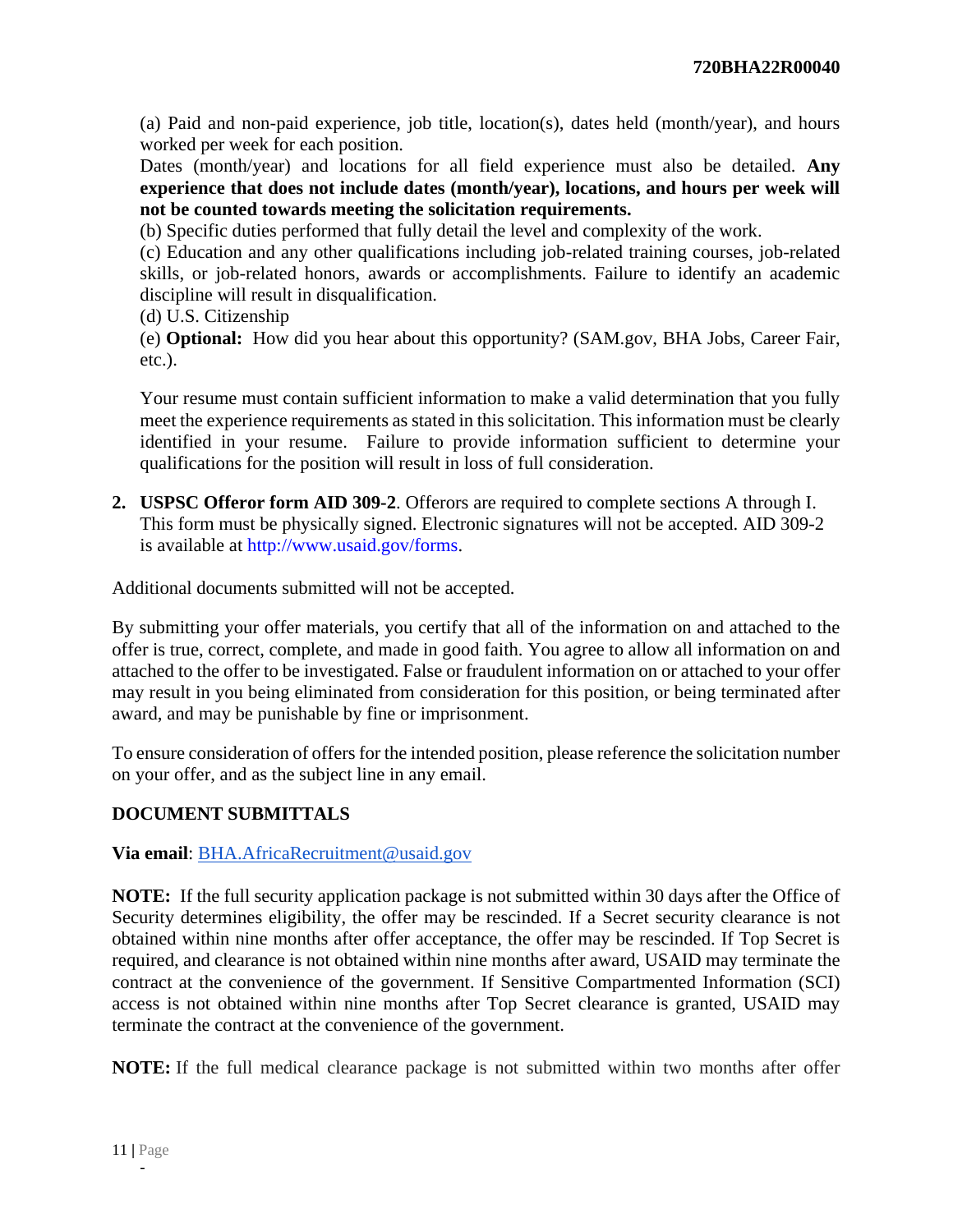acceptance, the offer may be rescinded. If a Department of State medical clearance is not obtained; the offer may be rescinded.

### **NOTE REGARDING GOVERNMENT OBLIGATIONS FOR THIS SOLICITATION**

This solicitation in no way obligates USAID to award a PSC contract, nor does it commit USAID to pay any cost incurred in the preparation and submission of the offer.

# **NOTE: REGARDING ADEQUATE SAFETY PROTOCOLS FOR FEDERAL CONTRACTORS**

Ensuring Adequate COVID Safety Protocols for Federal Contractors, dated September 9, 2021 (published in the Federal Register on September 14, 2021, 86 FR 50985). (c) Personal Services Contracts with individuals. As a matter of policy, the contractor must comply with the USAID's guidance applicable to direct-hire federal employees.

### **NOTE REGARDING UNIQUE ENTITY IDENTIFIER (UEI) NUMBERS AND THE SYSTEM FOR AWARD MANAGEMENT**

All USPSCs with a place of performance in the United States are required to have a Unique Entity Identifier (UEI) number and be registered in the System for Award Management (SAM) database prior to receiving an offer. You will be disqualified if you either fail to comply with this requirement or if your name appears on the excluded parties list. The selectee will be provided with guidance regarding this registration.

### **NOTE:** Registration for a UEI number is **FREE**.

For general information about DUNS Numbers, please refer to Federal Acquisition Regulation (FAR) Clause 52.204-6, Unique Entity Identifier at [https://www.acquisition.gov/far/part-](https://www.acquisition.gov/far/part-52#FAR_52_204)[52#FAR\\_52\\_204](https://www.acquisition.gov/far/part-52#FAR_52_204) and FAR 52.204-7, System for Award Management at [https://www.acquisition.gov/far/part-52#FAR\\_52\\_204](https://www.acquisition.gov/far/part-52#FAR_52_204) or [www.sam.gov.](http://www.sam.gov/)

# **V. LIST OF REQUIRED FORMS PRIOR TO AWARD**

The CO will provide instructions about how to complete and submit the following forms after an offeror is selected for the contract award.

Forms outlined below can be found at: <http://www.usaid.gov/forms/> or at<http://www.forms.gov/bgfPortal/main.do>

- **1.** Resume.
- **2.** USPSC Offeror Form (AID 309-2)
- **3.** Medical History and Examination Form (DS-6561). \*\*
- **4.** Questionnaire for Sensitive Positions (for National Security) (SF-86), or \*\*
- **5.** Questionnaire for Non-Sensitive Positions (SF-85). \*\*
- **6.** Finger Print Card (FD-258). \*\*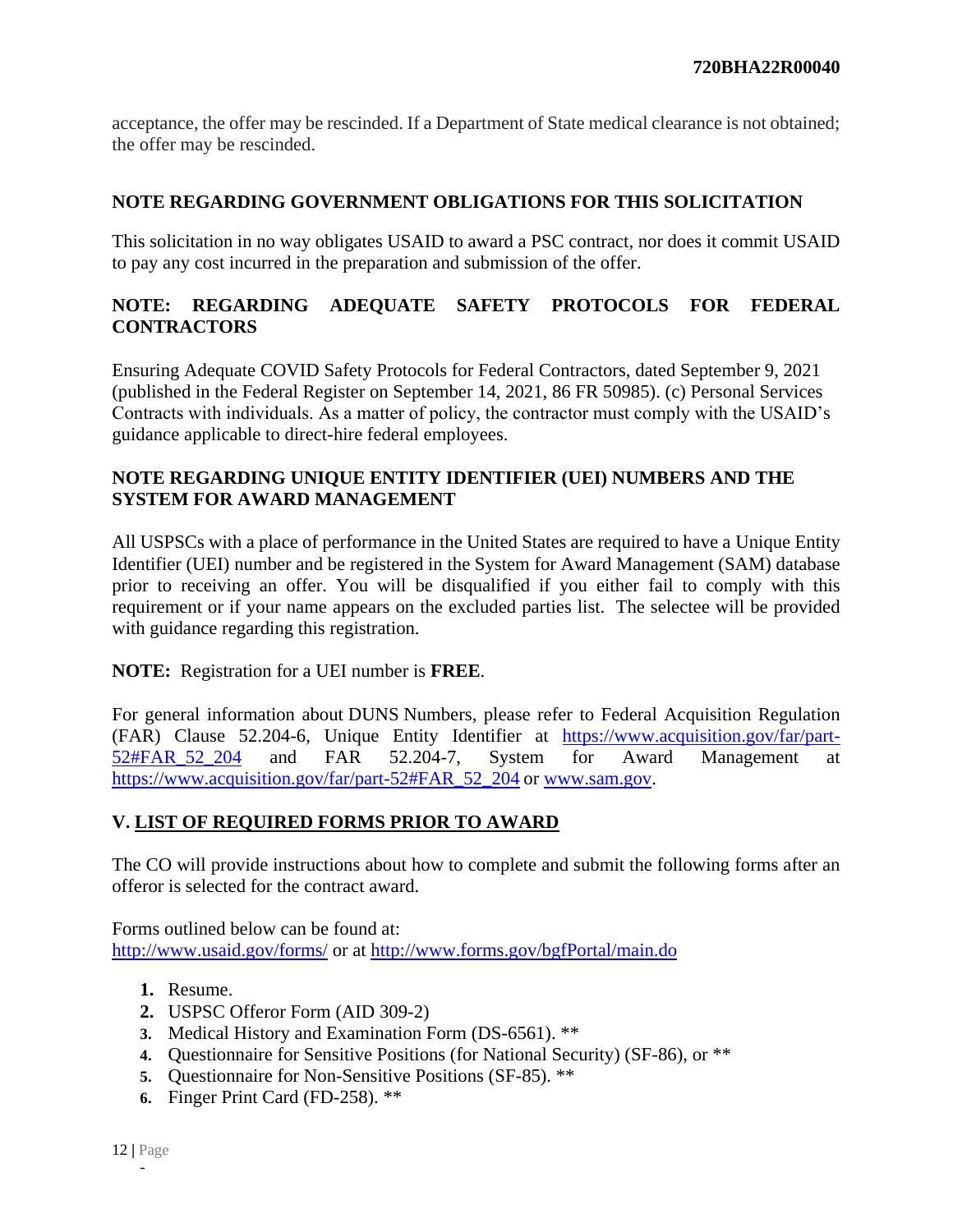### **7.** Employment Eligibility Verification (I-9 Form). \*\*

\*\* Forms 3 through 7 shall be completed **ONLY** upon the advice of the Contracting Officer that an offeror is the successful candidate for the job.

# **VI. BENEFITS AND ALLOWANCES**

As a matter of policy, and as appropriate, a USPSC is normally authorized the following benefits and allowances:

### 1. BENEFITS:

- (a) Employer's FICA Contribution
- (b) Contribution toward Health & Life Insurance
- (c) Pay Comparability Adjustment
- (d) Annual Increase (pending a satisfactory performance evaluation)
- (e) Eligibility for Worker's Compensation
- (f) Annual and Sick Leave

2. ALLOWANCES

Section numbers refer to rules from the Department of State Standardized Regulations (Government Civilians Foreign Areas), available at [https://aoprals.state.gov/content.asp?content\\_id=282&menu\\_id=101](https://aoprals.state.gov/content.asp?content_id=282&menu_id=101)

(a) Temporary Lodging Allowance (Section 120).

- (b) Living Quarters Allowance (Section 130).
- (c) Post Allowance (Section 220).
- (d) Supplemental Post Allowance (Section 230).
- (e) Separate Maintenance Allowance (Section 260).
- (f) Education Allowance (Section 270).
- (g) Education Travel (Section 280).
- (h) Post Differential (Chapter 500).
- (i) Payments during Evacuation/Authorized Departure (Section 600), and
- (j) Danger Pay (Section 650).

NOTE: Family members of USPSC's seeking employment in the local economy overseas need to be aware of the work permit regulations in the host country.

If a country does not have a bi-lateral work agreement with the U.S. Government, USPSCs must seek Chief of Mission and Contracting Office approval to seek employment in the local economy; approval is not guaranteed.

### **VII. TAXES**

USPSCs are required to pay Federal income taxes, FICA, Medicare and applicable State Income taxes.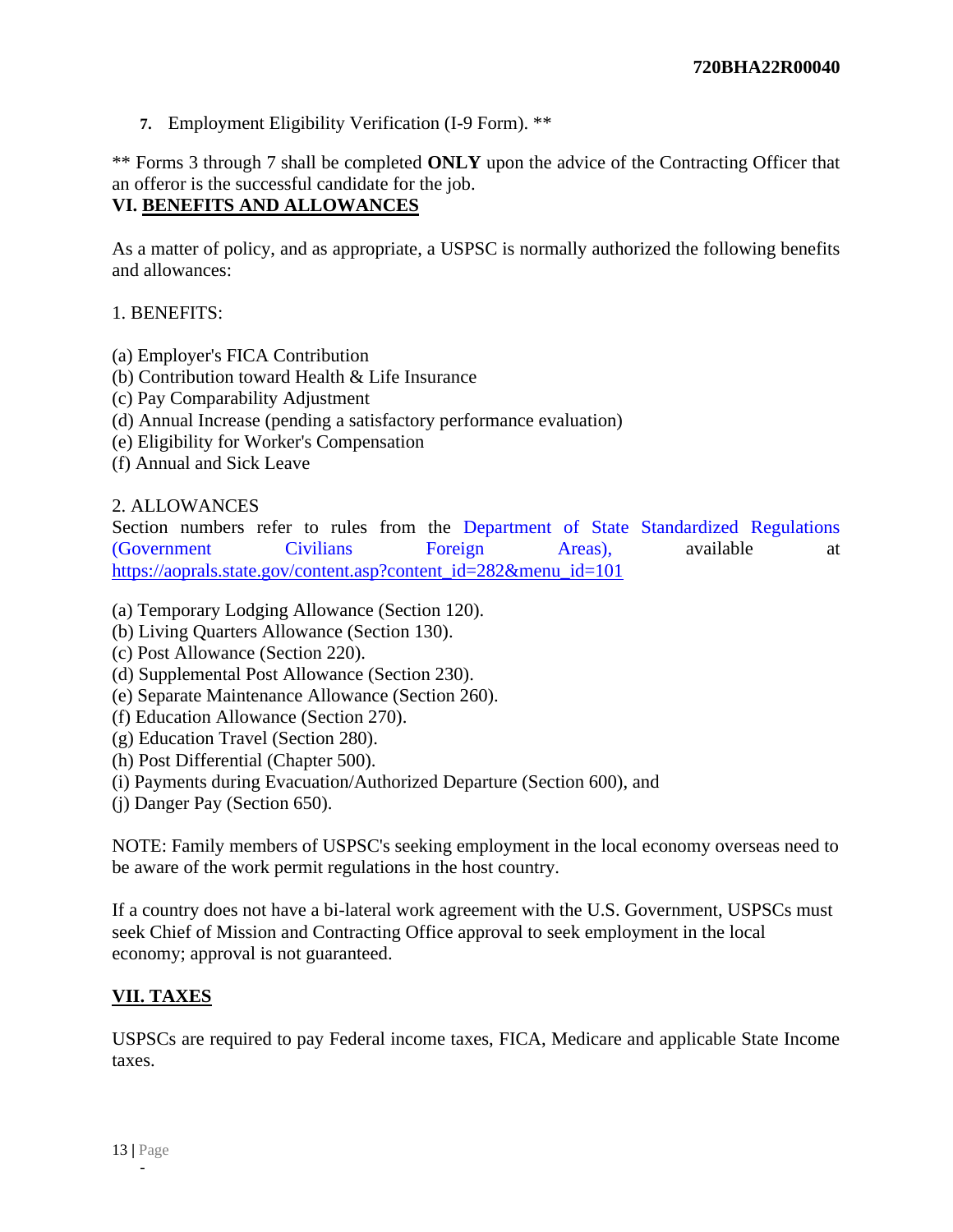# **VIII. USAID REGULATIONS, POLICIES AND CONTRACT CLAUSES PERTAINING TO PSCs**

USAID regulations and policies governing USPSC awards are available at these sources:

1. **USAID Acquisition Regulation (AIDAR), Appendix D,** "Direct USAID Contracts with a U.S. Citizen or a U.S. Resident Alien for Personal Services Abroad," including **contract clause "General Provisions,"** available at

https://www.usaid.gov/sites/default/files/documents/1868/aidar\_0.pdf .

ADS 309 – Personal Services Contracts can be found at: <https://www.usaid.gov/sites/default/files/documents/1868/309.pdf>

### 2. **Contract Cover Page** form **AID 309-1** available at https://www.usaid.gov/forms . **Five Year Table – Senior Humanitarian Advisor**

| <b>ITEM NO</b> | SUPPLIES/SERVICES (DESCRIPTION)                    | <b>QUANTIT</b> | <b>UNIT</b> | <b>UNIT</b>   | <b>AMOUNT</b> |
|----------------|----------------------------------------------------|----------------|-------------|---------------|---------------|
| (A)            | (B)                                                | Y              | (D)         | <b>PRICE</b>  | (F)           |
|                |                                                    | (C)            |             | (E)           |               |
| 0001           | <b>Base Year 1 - Compensation, Fringe Benefits</b> | 1              | LOT         | $\frac{1}{2}$ | \$            |
|                | and Other Direct Costs (ODCs)                      |                |             |               |               |
|                | - Award Type: Cost                                 |                |             |               |               |
|                | - Product Service Code: 497                        |                |             |               |               |
|                | - Accounting Info: [Insert from Phoenix]           |                |             |               |               |
| 0002           | <b>Base Year 2 - Compensation, Fringe Benefits</b> | 1              | LOT         | $S_{-}$       | $\mathbb{S}$  |
|                | and Other Direct Costs (ODCs)                      |                |             |               |               |
|                | - Award Type: Cost                                 |                |             |               |               |
|                | - Product Service Code: 497                        |                |             |               |               |
|                | - Accounting Info: [Insert from Phoenix]           |                |             |               |               |
| 0003           | <b>Base Year 3 - Compensation, Fringe Benefits</b> | 1              | LOT         | \$            | \$            |
|                | and Other Direct Costs (ODCs)                      |                |             |               |               |
|                | - Award Type: Cost                                 |                |             |               |               |
|                | - Product Service Code: 497                        |                |             |               |               |
|                | - Accounting Info: [Insert from Phoenix]           |                |             |               |               |
| 0004           | <b>Base Year 4 - Compensation, Fringe Benefits</b> | 1              | LOT         | $\mathcal{S}$ | \$            |
|                | and Other Direct Costs (ODCs)                      |                |             |               |               |
|                | - Award Type: Cost                                 |                |             |               |               |
|                | - Product Service Code: 497                        |                |             |               |               |
|                | - Accounting Info: [Insert from Phoenix]           |                |             |               |               |
| 0005           | <b>Base Year 5 - Compensation, Fringe Benefits</b> | 1              | LOT         | $\frac{1}{2}$ | \$            |
|                | and Other Direct Costs (ODCs)                      |                |             |               |               |
|                | - Award Type: Cost                                 |                |             |               |               |
|                | - Product Service Code: 497                        |                |             |               |               |
|                | - Accounting Info: [Insert from Phoenix]           |                |             |               |               |

3. Acquisition and Assistance Policy Directives/Contract Information Bulletins (**AAPDs/CIBs**) for Personal Services Contracts with Individuals available at http://www.usaid.gov/workusaid/aapds-cibs .

# **AAPD 06-10 – PSC Medical Expense Payment Responsibility**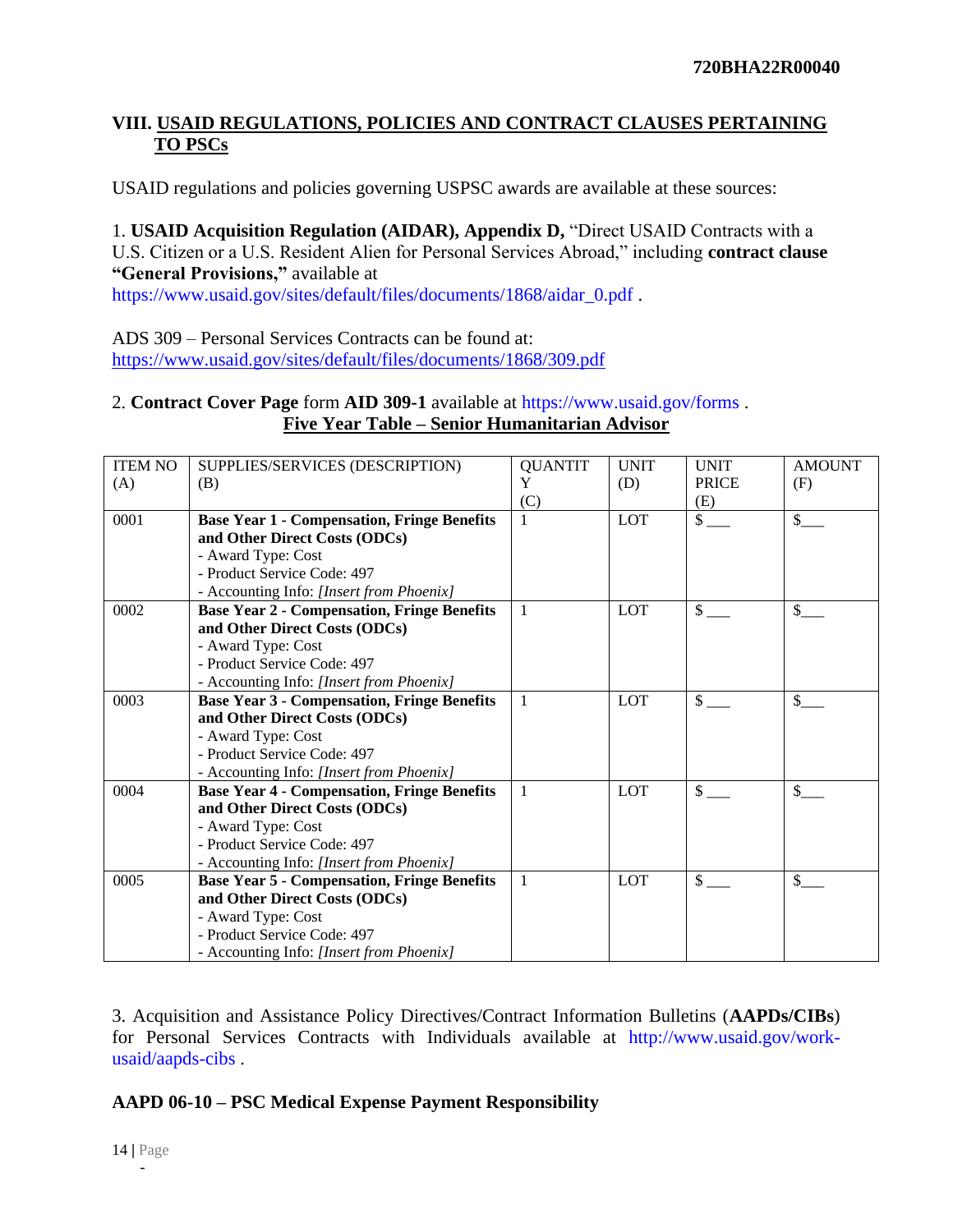AAPD No. 06-10 is hereby incorporated as Attachment 1 to the solicitation.

**AAPD 21-05 – Revised and Expanded Fringe Benefits for U.S. Personal Services Contractors**

AAPD No. 21-05 is hereby incorporated as Attachment 2 to the solicitation. **AAPD 18-02 Revised - Medical Evacuation (MEDEVAC) Services** AAPD No. 18-02 is hereby incorporated as Attachment 3 to the solicitation.

#### **FAR 52.222-50 – Revised Combating Trafficking in Persons**

FAR Clause 52.222-50 is hereby incorporated as Attachment 4 to the solicitation.

**FAR 52.223-99—Ensuring Adequate COVID-19 Safety Protocols for Federal Contractors**  FAR Clause 52.223-99 is hereby incorporated as Attachment 5 to the solicitation.

4. **Ethical Conduct.** By the acceptance of a USAID personal services contract as an individual, the contractor will be acknowledging receipt of the "**Standards of Ethical Conduct for Employees of the Executive Branch,**" available from the U.S. Office of Government Ethics, in accordance with **General Provision 2** and **5 CFR 2635**. See https://www.oge.gov/web/oge.nsf/OGE%20Regulations .

ALL QUALIFIED OFFERORS WILL BE CONSIDERED REGARDLESS OF AGE, RACE, COLOR, SEX, CREED, NATIONAL ORIGIN, LAWFUL POLITICAL AFFILIATION, NON-DISQUALIFYING DISABILITY, MARITAL STATUS, SEXUAL ORIENTATION, AFFILIATION WITH AN EMPLOYEE ORGANIZATION, OR OTHER NON-MERIT FACTOR.

### **ATTACHMENT 1**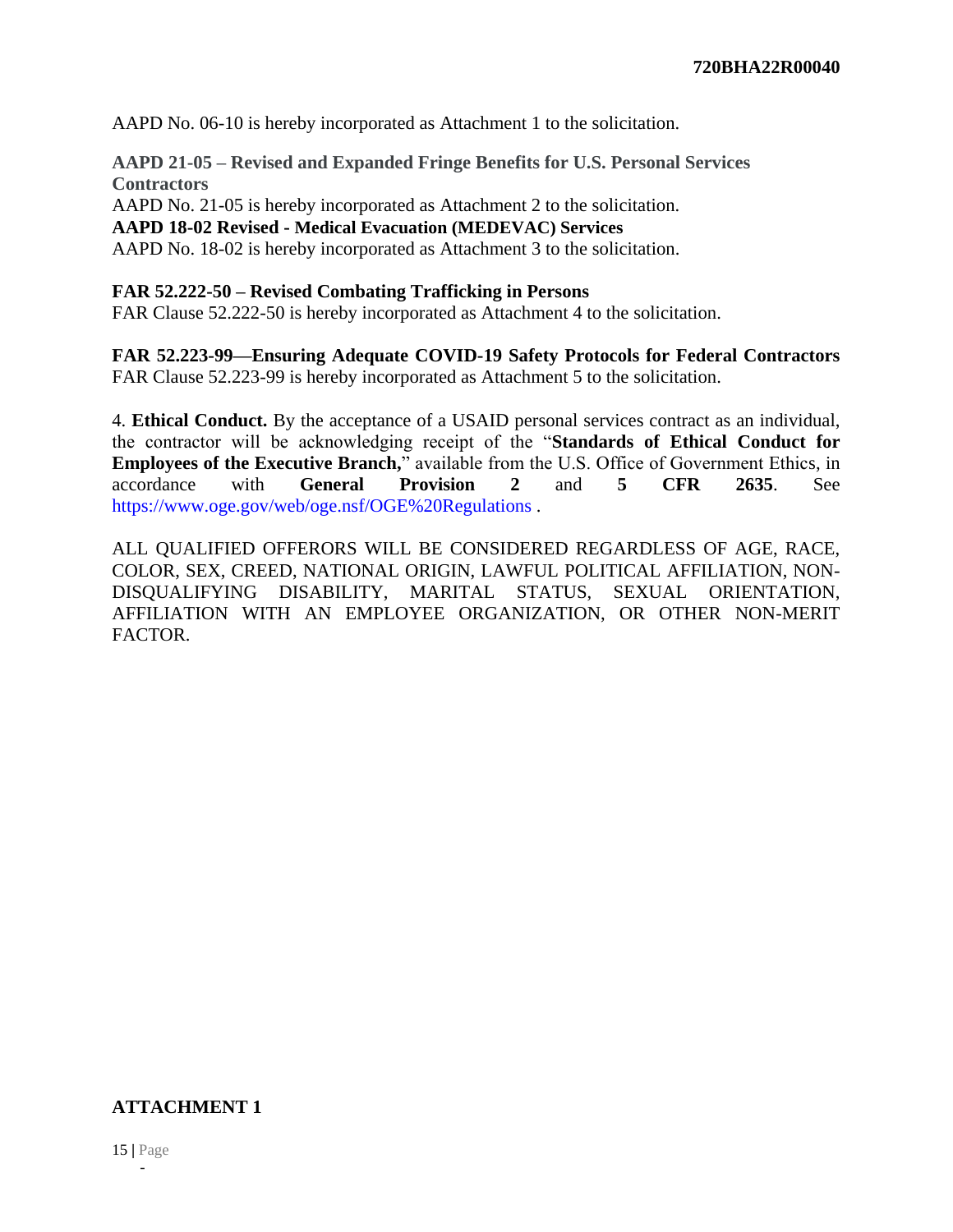# **USPSC PROVISION "MEDICAL EXPENSE PAYMENT RESPONSIBILITY (OCTOBER 2006)**

# **MEDICAL EXPENSE PAYMENT RESPONSIBILITY (OCTOBER 2006)**

(a) Definitions. Terms used in this General Provision are defined in 16 FAM 116 (available at [http://www.foia.state.gov/REGS/fams.asp?level=2&id=59&fam=0\)](http://www.foia.state.gov/REGS/fams.asp?level=2&id=59&fam=0). Note: personal services contractors are not eligible to participate in the Federal Employees Health Programs.

(b) The regulations in the Foreign Affairs Manual, Volume 16, Chapter 520 (16 FAM 520), Responsibility for Payment of Medical Expenses, apply to this contract, except as stated below. The contractor and each eligible family member are strongly encouraged to obtain health insurance that covers this assignment. Nothing in this provision supersedes or contradicts any other term or provision in this contract that pertains to insurance or medical costs, except that section (e) supplements General Provision 25. "MEDICAL EVACUATION (MEDEVAC) SERVICES."

(c) When the contractor or eligible family member is covered by health insurance, that insurance is the primary payer for medical services provided to that contractor or eligible family member(s) both in the United States and abroad. The primary insurer's liability is determined by the terms, conditions, limitations, and exclusions of the insurance policy. When the contractor or eligible family member is not covered by health insurance, the contractor is the primary payer for the total amount of medical costs incurred and the U.S. Government has no payment obligation (see paragraph (f) of this provision).

(d) USAID serves as a secondary payer for medical expenses of the contractor and eligible family members who are covered by health insurance, where the following conditions are met:

(1) The illness, injury, or medical condition giving rise to the expense is incurred, caused, or materially aggravated while the eligible individual is stationed or assigned abroad;

(2) The illness, injury, or medical condition giving rise to the expense required or requires hospitalization and the expense is directly related to the treatment of such illness, injury, or medical condition, including obstetrical care; and

(3) The Office of Medical Services (M/MED) or a Foreign Service medical provider (FSMP) determines that the treatment is appropriate for, and directly related to, the illness, injury, or medical condition.

(e) The Mission Director may, on the advice of M/MED or an FSMP at post, authorize medical travel for the contractor or an eligible family member in accordance with the General Provision 10, Travel and Transportation AAPD 06-10 PSC Medical Expense Payment Responsibility 6 Expenses (July 1993), section (i) entitled "Emergency and Irregular Travel and Transportation." In the event of a medical emergency, when time does not permit consultation, the Mission Director may issue a Travel Authorization Form or Medical Services Authorization Form DS-3067, provided that the FSMP or Post Medical Advisor (PMA) is notified as soon as possible following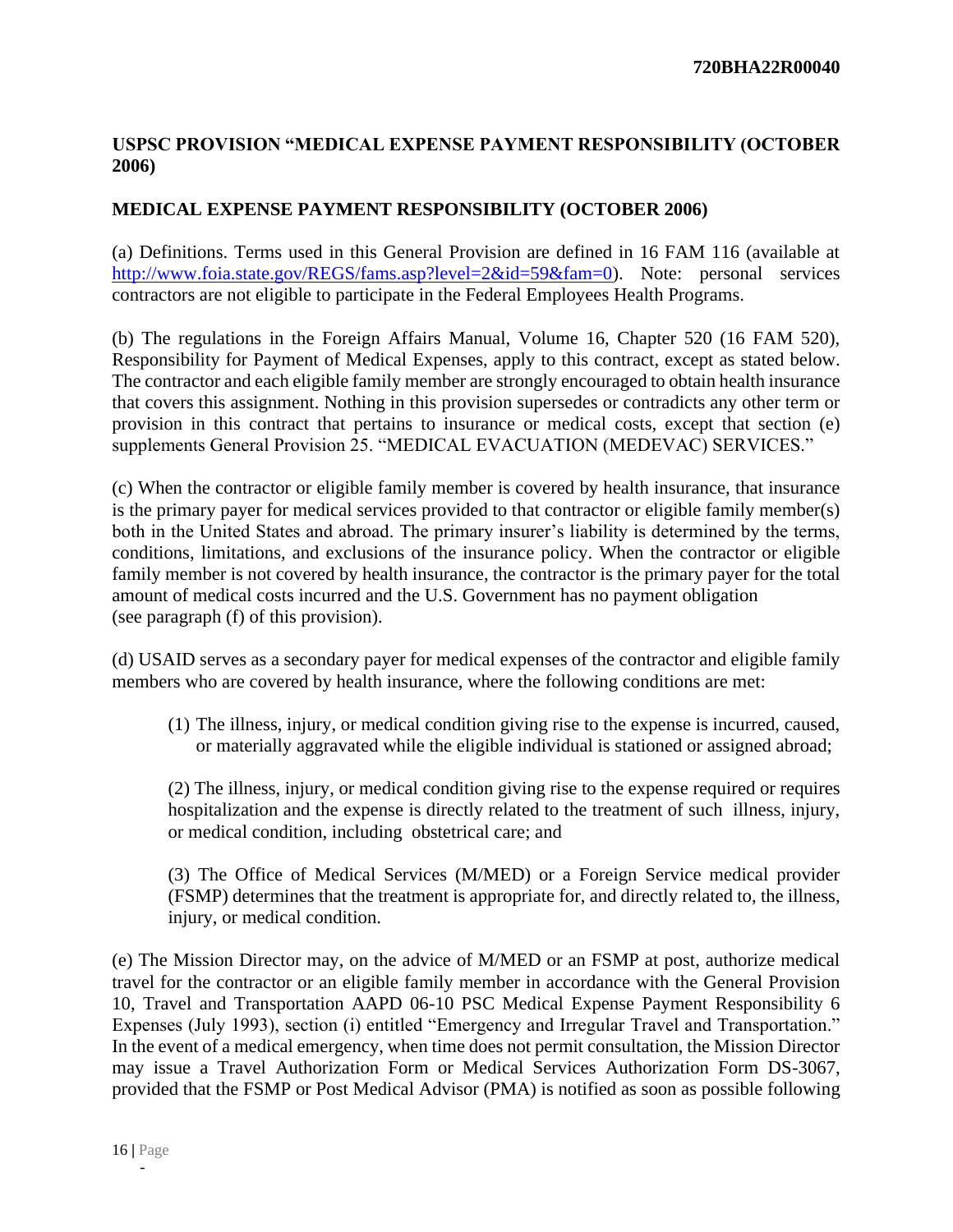such an issuance. The contractor must promptly file a claim with his or her medevac insurance provider and repay to USAID any amount the medevac insurer pays for medical travel, up to the amount USAID paid under this section. The contractor must repay USAID for medical costs paid by the medevac insurer in accordance with sections (f) and (g) below. In order for medical travel to be an allowable cost under General Provision 10, the contractor must provide USAID written evidence that medevac insurance does not cover these medical travel costs.

(f) If the contractor or eligible family member is not covered by primary health insurance, the contractor is the primary payer for the total amount of medical costs incurred. In the event of a medical emergency, the Medical and Health Program may authorize issuance of Form DS-3067, Authorization for Medical Services for Employees and/or Dependents, to secure admission to a hospital located abroad for the uninsured contractor or eligible family member.

In that case, the contractor will be required to reimburse USAID in full for funds advanced by USAID pursuant to the issuance of the authorization. The contractor may reimburse USAID directly or USAID may offset the cost from the contractor's invoice payments under this contract, any other contract the individual has with the U.S. Government, or through any other available debt collection mechanism.

(g) When USAID pays medical expenses (e.g., pursuant to Form DS-3067, Authorization for Medical Services for Employees and/or Dependents), repayment must be made to USAID either by insurance payment or directly by the contractor, except for the amount of such expenses USAID is obligated to pay under this provision. The Contracting Officer will determine the repayment amount in accordance with the terms of this provision and the policies and procedures for employees contained in 16 FAM 521. When USAID pays the medical expenses, including medical travel costs (see section (e) above), of an individual (either the contractor or an eligible family member) who is covered by insurance, that individual promptly must claim his or her benefits under any applicable insurance policy or policies. As soon as the individual receives the insurance payment, the contractor must reimburse USAID for the full amount that USAID paid on the individual's behalf or the repayment amount determined by the Contracting Officer in accordance with this paragraph, whichever is less. If an individual is not covered by insurance, the contractor must reimburse USAID for the entire amount of all medical expenses and any travel costs the contractor receives from his/her medevac provider.

(h) In the event that the contractor or eligible family member fails to recover insurance payments or transfer the amount of such payments to USAID within 90 days, USAID will take appropriate action to collect the payments due, unless such failure is for reasons beyond the control of the USPSC/dependent. (i) Before departing post or terminating the contract, the contractor must settle all medical expense and medical travel costs. If the contractor is insured, he or she must provide proof to the Contracting AAPD 06-10 PSC Medical Expense Payment Responsibility 7 Officer that those insurance claims have been submitted to the insurance carrier(s) and sign a repayment agreement to repay to USAID any amounts paid by the insurance carrier(s).

[End of Provision]

# **ATTACHMENT 2**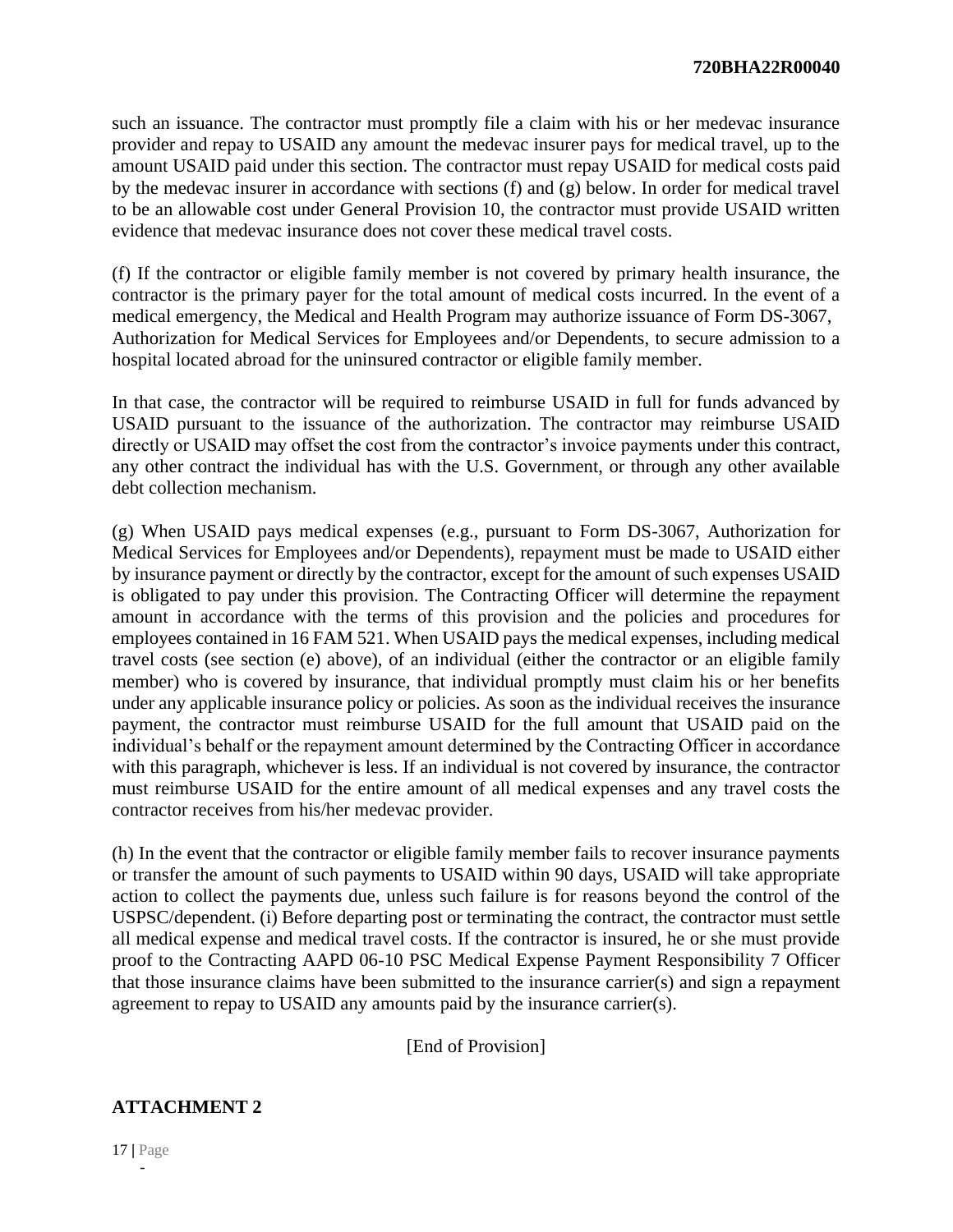### **GP. 5 Leave and Holidays (NOV 2021) (Pursuant to class deviation #M/OAA-DEV-AIDAR-22-1-c)**

#### **(a) Annual Leave**

- (1) The contractor is not entitled to annual leave if the period of performance of this contract is 90 days or less. If the contract period of performance is more than 90 days, the contractor shall earn annual leave as of the start date of the contract period of performance as specified in paragraph (a)(2) below.
	- (i) If the contract period of performance is ninety (90) calendar days or more, and the contractor's performance is continuous for the contract period of performance, the contractor is entitled to accrue annual leave as of the start date of the contract.
	- (ii) If the contract period of performance is ninety (90) calendar days or more, and the contractor's performance is not continuous during the contract period of performance, the contractor is entitled to accrue annual leave only for each instance of continuous performance of ninety (90) calendar days or more.
	- (iii) If the contract period of performance is less than ninety (90) calendar days, the contractor is not entitled to accrue annual leave.

(2) The rate at which the contractor will accrue annual leave is based on the contractor's time in service according to the table of this paragraph  $(a)(2)$ . The accrual rates are based on a fulltime, 40-hour workweek, which will be prorated if the contract provides for a shorter workweek:

| Time in Service            | Annual Leave (AL) Accrual Calculation        |  |  |
|----------------------------|----------------------------------------------|--|--|
| 0 to 3 years               | Four hours of leave for each two week period |  |  |
| over 3, and up to 15 years | Six hours of AL for each two week period     |  |  |
|                            | (including 10 hours AL for the final pay     |  |  |
|                            | period of a calendar year)                   |  |  |
| over 15 years              | Eight hours of AL for each two week period   |  |  |

(i) USAID will calculate the time in service based on all the previous service performed by the contractor as—:

(A) An individual personal services contractor with USAID for any duration covered by Sec. 636(a)(3) of the FAA or other statutory authority applicable to USAID; and/or

(B) A former U.S. Government (USG) direct-hire civilian employee; and/or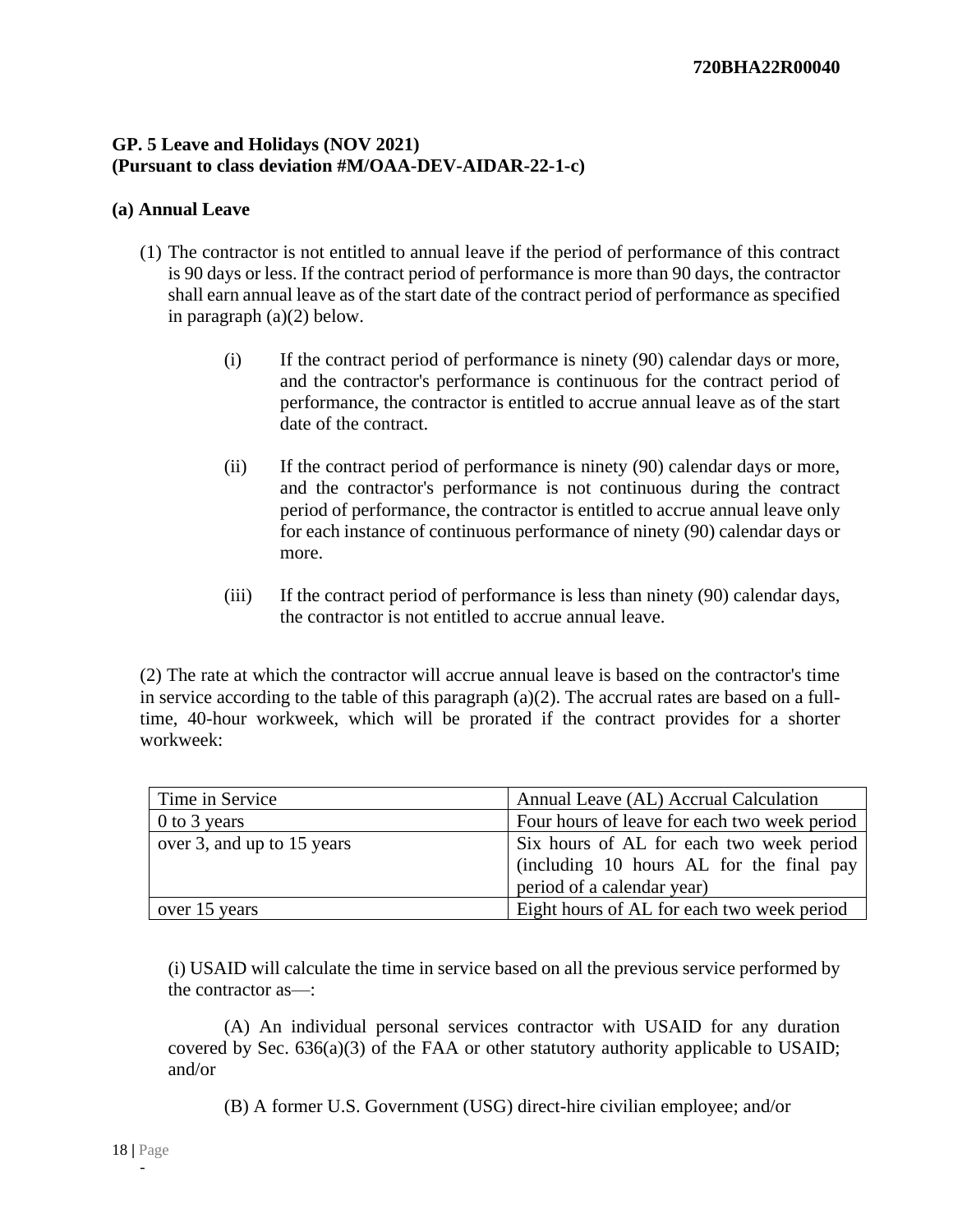(C) An honorable active duty member of the uniformed services based on the definition in 5 U.S.C. 2101(3).

(ii) In addition to the information certified by the contractor in their Offeror Information form, the contracting officer may require the contractor to furnish copies of previously executed contracts, and/or other evidence of previous service (*e.g.,* SF 50, DD Form 214 or 215) to conduct the due diligence necessary to verify creditable previous service.

(3) Annual Leave is provided under this contract primarily for the purposes of providing the contractor necessary rest and recreation during the period of performance. The contractor, in consultation with the Supervisor, must develop an annual leave schedule early in the period of performance, taking into consideration the requirements of the position, the contractor's preference, and other factors. The maximum amount of annual leave that the contractor can carry over from one leave year to the next is limited to 240 hours. The contractor's unused annual leave balance in excess of the 240 hour maximum at the end of the last pay period of each leave year will be forfeited, unless the requirements of the position precluded the contractor from taking such leave. The contractor may be authorized to restore annual leave for exceptional circumstances beyond the control of the contractor. The restoration of annual leave may be approved only by the USAID Administrator, cognizant Assistant Administrator or Head of an Independent Office reporting directly to the USAID Administrator, and cannot be delegated further. Annual leave restored must be scheduled and used no later than the earlier of either—

(i) The end of the leave year two years after the date fixed by the approving official as the termination date of the exceptional circumstances beyond the contractor's control, which resulted in the forfeiture; or

(ii) The end of the contract.

(4) The contractor must use all accrued annual leave during the period of performance. At the end of the contract, the contractor will forfeit any unused annual leave except where the requirements of the position precluded the contractor from taking annual leave. In this case, the contracting officer may authorize the following:

(i) The contractor to take annual leave during the concluding weeks of the contract, not to exceed the period of performance; or (ii) Payment of a lump-sum for annual leave not taken based on a signed, written determination and findings (D&F) from the contractor's supervisor. The D&F must set out the facts and circumstances that prevented the contractor from taking annual leave, and the contracting officer must find that the contractor did not cause, or have the ability to control, such facts and circumstances. This lump-sum payment must not exceed the number of days the contractor could have accrued during a twelve (12)-month period based on the contractor's accrual rate.

(5) The contractor may be granted advanced annual leave by the contracting officer when circumstances warrant. Advanced leave must be approved by the Mission Director, cognizant Assistant Administrator, or Head of an Independent Office reporting directly to the Administrator, as appropriate. In no case may the contracting officer grant advanced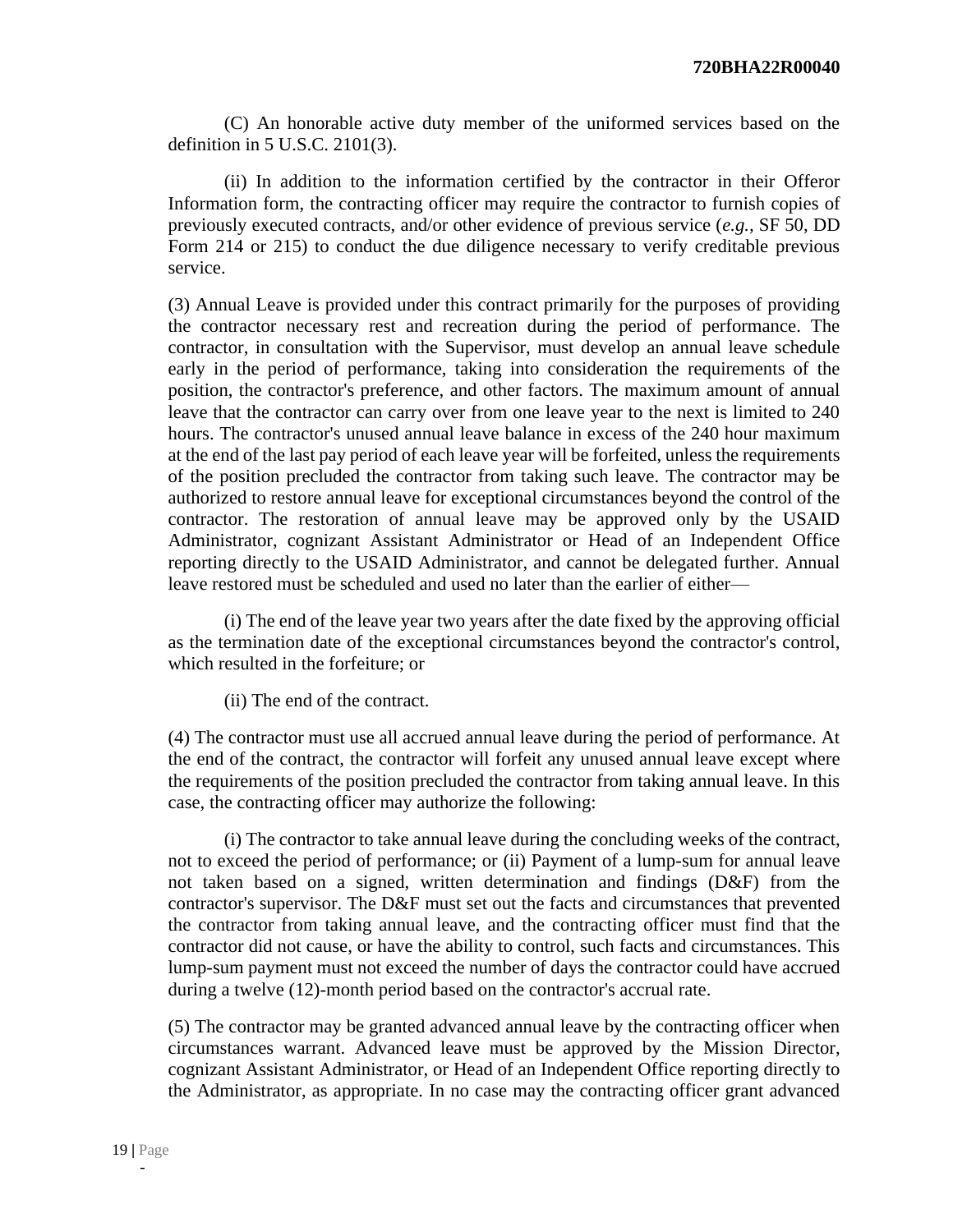annual leave in excess of the amount the contractor can accrue in a twelve (12)-month period or over the life of the contract, whichever is less. At the end of the period of performance or at termination, the contractor must reimburse USAID for any outstanding balance of advanced annual leave provided to the contractor under the contract.

**(b) Sick Leave.** The contractor may use sick leave on the same basis and for the same purposes as USAID direct-hire employees. The contractor will accrue sick leave at a rate not to exceed four (4) hours every two (2) weeks for a maximum of thirteen (13) workdays per year based on a full-time, 40-hour workweek, and the rate of accrual will be prorated if the contract provides for a shorter workweek. The contractor may carry over unused sick leave from year to year under the same contract, and to a new follow-on contract for the same work at the same place of performance. The contractor is not authorized to carry over sick leave to a new contract for a different position or at a different location. The contractor will not be compensated for unused sick leave at the completion of this contract.

*(c) Home Leave.* (1) The contractor may be granted home leave to be taken only in the U.S., its commonwealth, possessions, or territories, in one continuous period, under the following conditions:

(i) The contractor must complete twenty-four (24) continuous months of service abroad under this contract, and must not have taken more than thirty (30) workdays leave (annual, sick, or LWOP) in the U.S., its commonwealths, possessions, or territories. The required service abroad will include the actual days in orientation in the U.S. (excluding any language training), travel time by the most direct route, and actual days abroad beginning on the date of arrival in the cooperating country. Any annual and sick leave taken abroad, excluding leave without pay (LWOP), will count toward the period of service abroad. Any days of annual and sick leave taken in the U.S., its commonwealths, possessions, or territories will not be counted toward the required twenty-four (24) months of service abroad.

(ii) The contractor must agree to return immediately after completing home leave to continue performance for an additional—

(A) Two (2) years, or

(B) Not less than one (1) year, if approved in writing by the Mission Director before the contractor departs on home leave.

(iii) If the contractor agrees to meet the conditions in paragraph  $(c)(1)(ii)$  of this clause above by returning to the same USAID Mission under this contract or a new contract, the contractor may be granted thirty (30) workdays of home leave.

(iv) If the contractor agrees to meet the continued performance conditions of paragraph (c)(1)(ii) of this clause and will be relocating to a different USAID Mission under a new USAID personal services contract immediately following the completion of home leave, the contractor may be granted twenty (20) workdays of home leave. USAID will provide the contractor these twenty days of home leave under this contract, not under the new contract.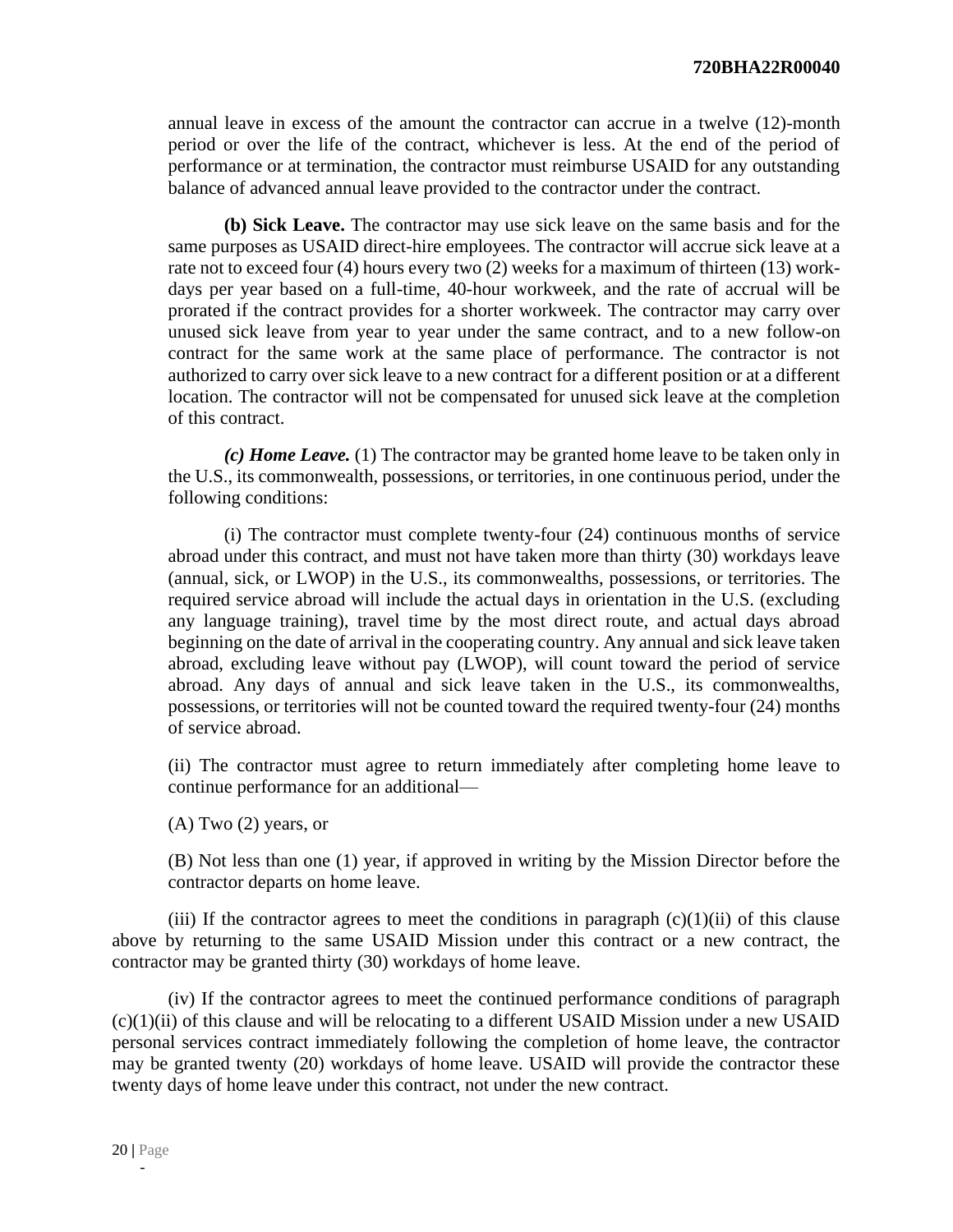(v) If home leave eligibility is based on paragraph  $(c)(1)(iv)$  of this clause, prior to departure on home leave, the contractor must submit to the contracting officer at the current Mission, a copy of the new contract with a special award condition in the contract Schedule indicating the contractor's obligation to fulfill the commitment for continued performance in accordance with paragraph  $(c)(1)(ii)$  of this clause.

(2) Notwithstanding the requirements in paragraph  $(c)(1)$  of this clause, the contractor may be granted advanced home leave subject to all of the following conditions:

(i) Granting of advanced home leave would serve in each case to advance the attainment of the objectives of this contract; and

(ii) The contractor has served at least eighteen (18) months abroad, as defined in paragraph (c)(4) of this clause, at the same USAID Mission under this contract, and has not taken more than 30 work days leave (annual, sick or LWOP) in the U.S.; and

(iii) The contractor agrees to return immediately to the same Mission to complete the time remaining to meet the twenty-four (24) month period of service required for home leave, which begins after the contractor returns from home leave, plus an additional—

(A) Two (2) years, or

(B) Not less than one (1) year, if approved by the Mission Director, under the current contract, or under a new contract for the same or similar services at the same Mission, before the contractor departs on home leave.

(3)(i) Home leave must be taken only in the U.S., its commonwealths, possessions, or territories. Any days spent in any other location will be charged to annual leave, or if the contractor does not have accrued annual leave to cover these days, the contractor will be placed on LWOP.

(ii) Travel time by the most direct route is authorized in addition to the home leave authorized under this "Leave and Holidays" clause. Salary during travel to and from the U.S. for home leave will be limited to the time required for travel by the most direct and expeditious route. Additional home leave travel requirements are included in the "Travel and Transportation Expenses" clause of this contract.

(iii) Except for reasons beyond the contractor's control as determined by the contracting officer, the contractor must return abroad immediately after home leave to fulfill the additional required continued performance of services for any home leave provided under this contract, or else the contractor must reimburse USAID for the salary and benefits costs of home leave, travel and transportation, and any other payments related to home leave.

(iv) Unused home leave is not reimbursable under this contract.

(4) The contracting officer may authorize the contractor to spend no more than five (5) days in work status for consultation at USAID/Washington while on home leave in the U.S., before returning abroad. Consultation in excess of five (5) days or at locations other than USAID/Washington must be approved in advance by the Mission Director or the contracting officer.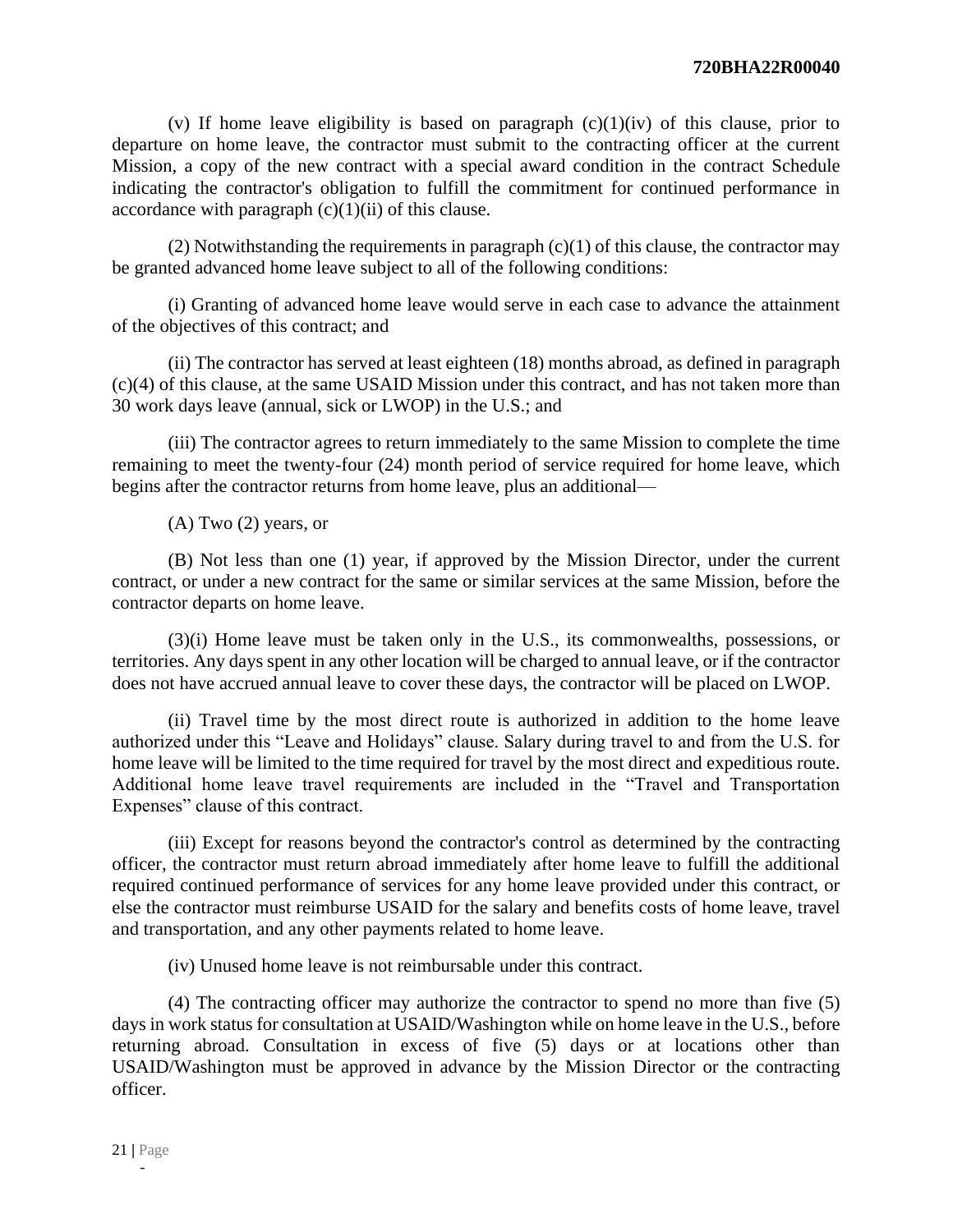**(d) Home Leave for Qualifying Posts***.* (1) If the contractor ordinarily qualifies for home leave and has completed a 12-month period at one of the USAID qualifying Missions, as announced by the Department of State or USAID, the contractor is entitled to ten (10) workdays of home leave in addition to the home leave the contractor is normally entitled to in accordance with paragraph (c) of this "Leave and Holidays" clause.

(2) There is no requirement that an eligible contractor take this additional home leave for qualifying Missions; it is for use at the contractor's option. If the contractor is eligible and elects to take such home leave, the contractor must take all ten (10) workdays at one time in the U.S. under the conditions described in paragraphs  $(c)(3)$  and  $(c)(4)$  of this clause. If the contractor is returning to the U.S. and not returning abroad to the same or different USAID Mission, the contractor is not eligible for home leave for qualifying Missions, and this paragraph (d) will not apply.

**(e) Holidays and Administrative Leave***.* The contractor is entitled to all holidays and administrative leave granted by USAID to U.S. direct-hire employees as announced by the Agency or Mission.

**(f) Military Leave.** Military leave of not more than 15 calendar days in any calendar year may be granted to a contractor who is a reservist of the U.S. Armed Forces. The contractor must provide advance notice of the pending military leave to the Contracting Officer or the Mission Director as soon as known. A copy of any such notice must be part of the contract file.

**(g) Leave Without Pay (LWOP).** LWOP may be granted only with the written approval of the Contracting Officer or Mission Director, unless a USPSC is requesting for such leave for family and leave purposes under paragraph (i) below.

**(h) Compensatory Time.** USAID may grant compensatory time off only with the written approval of the contracting officer or Mission Director in rare instances when it has been determined absolutely essential and consistent with the policies that apply to USAID U.S. direct hire employees. The contractor may use earned compensatory time off in accordance with policies that apply to USAID direct-hire employees.

# **(i) Family and Medical Leave (FML)**

(1) USAID provides family and medical leave (FML) for eligible USPSCs working within the U.S., or any Territories or possession of the United States, in accordance with Title I of the Family and Medical Leave Act of 1993, as amended, and as administered by the Department of Labor under [29 CFR 825.](https://www.ecfr.gov/cgi-bin/text-idx?SID=db0243f608afdb03943b0635a819c860&mc=true&tpl=/ecfrbrowse/Title29/29cfr825_main_02.tpl) USAID is also extending FML to eligible USPSCs working outside the U.S., or any Territories or possession of the U.S., in accordance with this paragraph (i) as a matter of policy discretion.

(2) FML only applies to USPSCs, not any other type of PSC.

(3) In accordance with 29 CFR 825.110, to be eligible for family and medical leave, the contractor must have--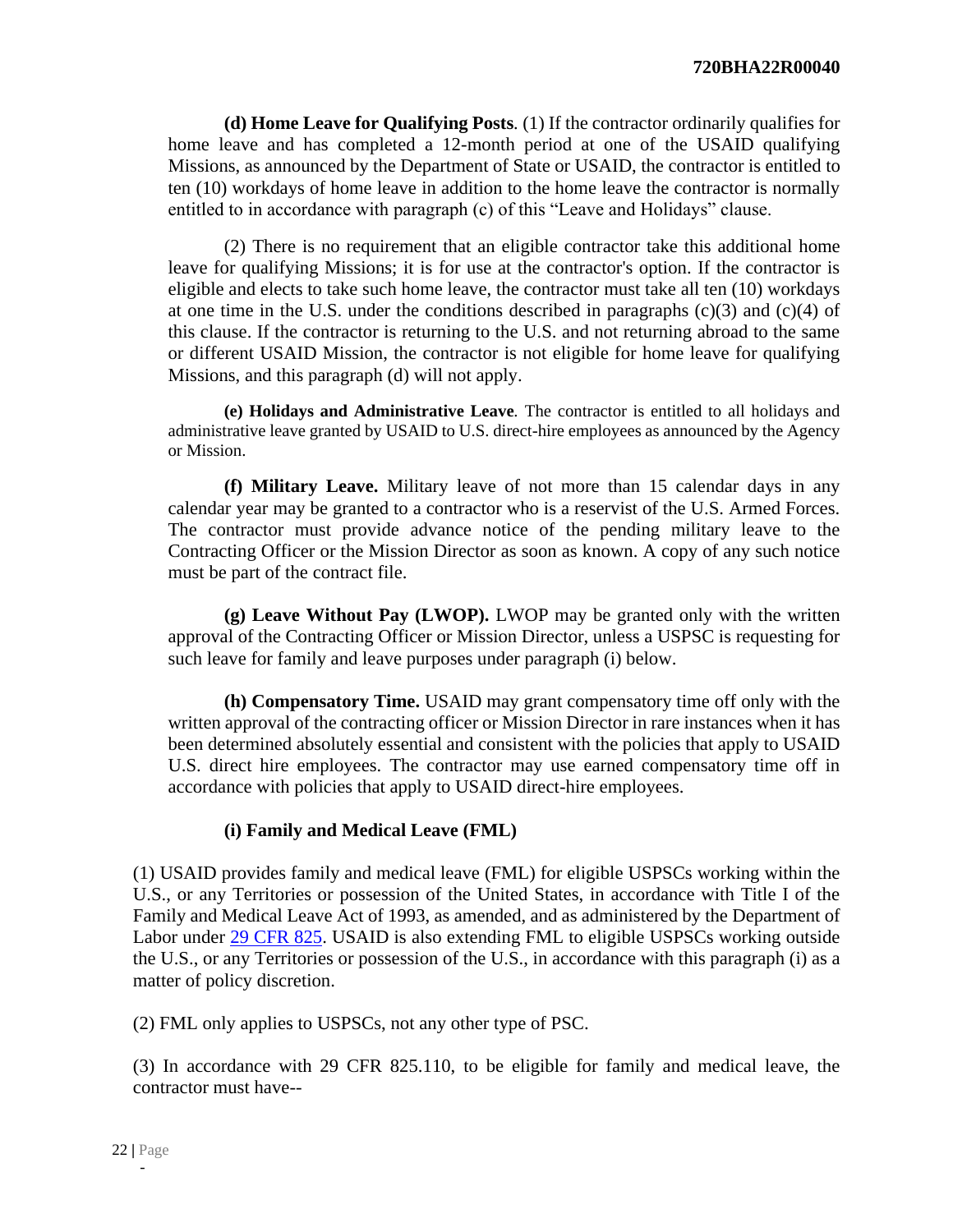(i) Been employed or under contract for at least twelve (12) months with a U.S. federal agency as a direct-hire or a personal services contractor; and

(ii) Performed at least 1,250 hours of service with a U.S. federal agency as a direct hire or a personal services contractor during the previous 12-month period immediately preceding the commencement of family and medical leave.

(4) In accordance with 29 CFR 825.200(a), and USAID's internal policies available in Automated Directive System Chapter 309 (ADS 309), an eligible contractor may take up to twelve (12) workweeks of leave under FMLA, Title I, in any 12-month period for the reasons specified in 29 CFR 825.112.

(5) In accordance with 29 CFR part 825.207, the contractor may take LWOP for family and medical leave purposes. However, the contractor may choose to substitute LWOP with accrued annual or sick leave earned under the terms of this contract. If the contractor does not choose to substitute accrued paid leave, the contracting officer, in consultation with the contractor's supervisor, may require the contractor to substitute accrued paid leave for LWOP. The contracting officer must obtain the required certifications for approval of family medical leave in accordance with USAID policy. The contractor must notify the contractor's Supervisor of the intent to substitute paid leave for LWOP prior to the date such paid leave commences. After having invoked the entitlement to family and medical leave and taking LWOP for that purpose, the contractor cannot retroactively substitute paid leave for the LWOP already taken under family and medical leave.

(6) FML is not authorized for any period beyond the completion date of this contract.

(7) When requesting family medical leave, the contractor must submit the relevant leave request in writing, including certifications and other supporting documents required by 29 CFR 825 and USAID policy in ADS 309.

(8) The U.S. Department of Labor's (DOL's) [Wage and Hour Division \(WHD\) Publication](https://www.dol.gov/whd/regs/compliance/posters/fmlaen.pdf)  [1420](https://www.dol.gov/whd/regs/compliance/posters/fmlaen.pdf) explains the FMLA's provisions and provides information concerning procedures for filing complaints for violations of the Act.

#### (j) *Paid Parental Leave***.**

 (1) If the contractor is eligible for family and medical leave in accordance with paragraph (i) "Family and Medical Leave" of this clause, then instead of family and medical leave, the contractor may be authorized to take paid parental leave as specified in this paragraph, similar to that provided to USAID direct-hire employees. When authorized to do so by the contracting officer, the contractor may elect to substitute paid parental leave for up to twelve (12) workweeks of family and medical leave, as specified in paragraph (i) of this clause. The contractor may take such paid parental leave after the occurrence of the birth or placement of a child which results in the contractor assuming and continuing a parental role with respect to the newly born or placed child in accordance with the requirements of this paragraph (j).

(2) Paid parental leave may be taken intermittently or on a reduced leave schedule, subject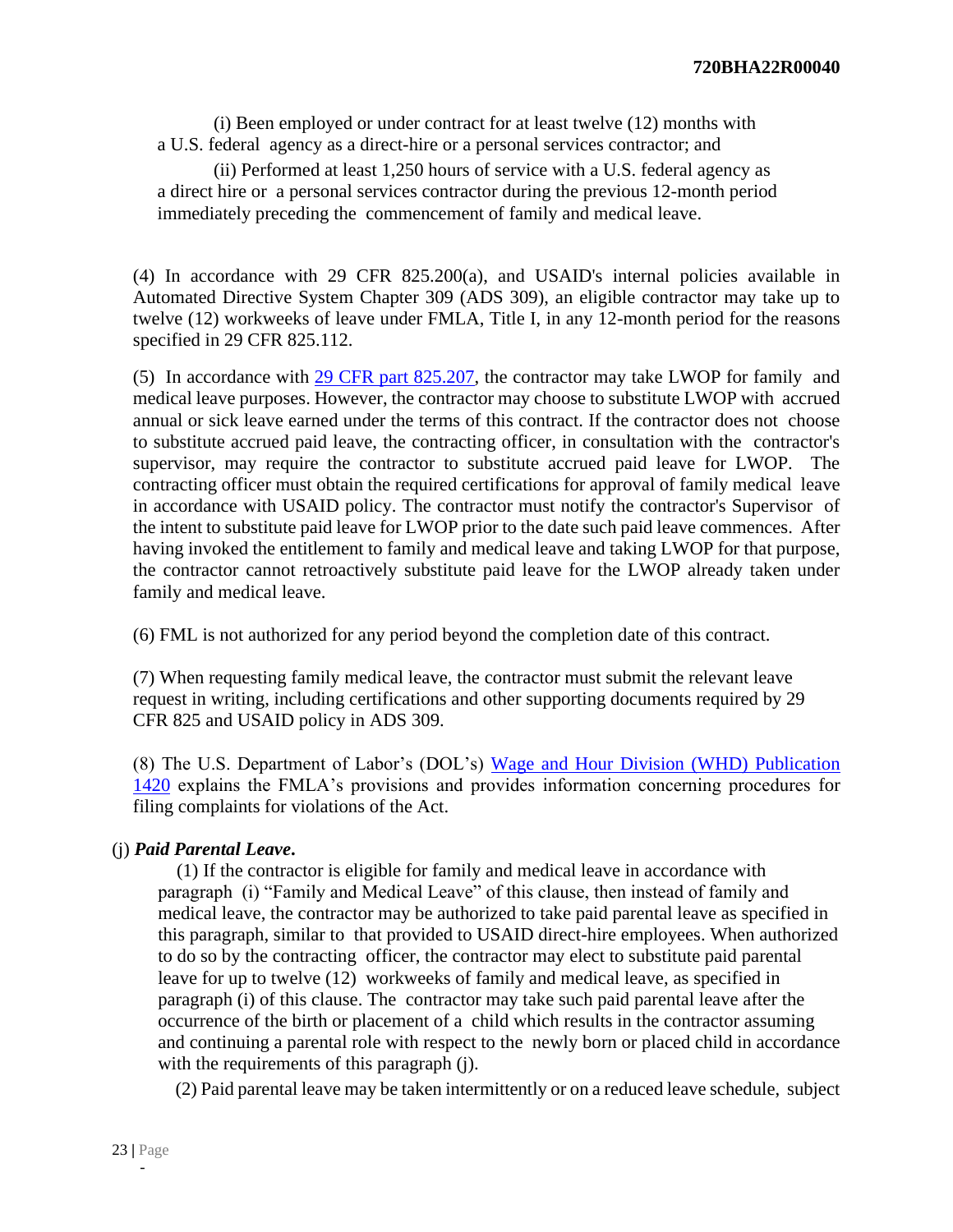to the mutual agreement of the contractor and their supervisor. Paid parental leave must be used no later than the end of the 12-month period beginning on the date of the birth or placement involved. At the end of that 12-month period, any unused balance of paid parental leave expires and is not available for future use. No payment will be made for unused or expired paid parental leave. Paid parental leave is not annual leave, and thus will not be included in any lump-sum payment for annual leave following completion or termination of the contract.

(3) To establish eligibility for paid parental leave, the contracting officer may require the contractor to provide documentation of entitlement and a signed certification. Appropriate documentation of entitlement is to show that the contractor's use of paid parental leave is directly connected with a birth or placement that has occurred, such as a birth certificate or a document from an adoption or foster care agency regarding the placement. By the signed certification, the contractor is attesting that the paid parental leave is being taken by the contractor in connection with the documented birth or placement, and that the contractor has a continuing parental role with respect to the newly born or placed child.

(4) (i) The contractor may not use any paid parental leave unless the contractor agrees in writing, before commencement of the leave, to return immediately after completing paid parental leave to continue performance under this contract for at least 12 workweeks. This 12-workweek period of performance obligation begins on the contractor's first scheduled workday after the contractor concludes taking such leave, whether taken consecutively or intermittently, regardless of the amount of leave taken. The period of performance obligation by the contractor is fixed at 12 workweeks regardless of the amount of leave used by the contractor. Due to this 12-workweek mandatory period of performance obligation, the contracting officer will not authorize paid parental leave for use by the contractor within the last 12 workweeks before the contract end date, including option periods if any, regardless whether exercised. Within the last 24 workweeks of the contract, because of the mandatory 12-week period of obligation, the contracting officer will only authorize paid parental leave for any time remaining before the contract end date beyond the 12-week mandatory period of performance. Any paid parental leave taken by the contractor as well as the 12-week period of performance obligation must be completed by the contract end date, including any option periods, regardless of whether exercised.

(ii) If the contractor is eligible for paid parental leave, but is physically or mentally incapable of entering into the period of performance obligation agreement before the period of leave, such leave may be temporarily authorized, or retroactively invoked upon return to duty, subject to a determination that, in the Agency's judgment, the contractor was incapable of entering into such agreement in accordance with the requirements of this paragraph (4) at the time of the commencement of the leave entitlement.

(5) (i) If, during the period of paid parental leave or of the required 12-workweek period of performance obligation, the contractor learns, or decides, they will not be able or willing to complete the period of performance obligation, the contractor must notify their supervisor and contracting officer of the situation as soon as possible. After receiving such notice, the contracting officer will coordinate with the supervisor to determine whether reimbursement is required in accordance with this paragraph (5).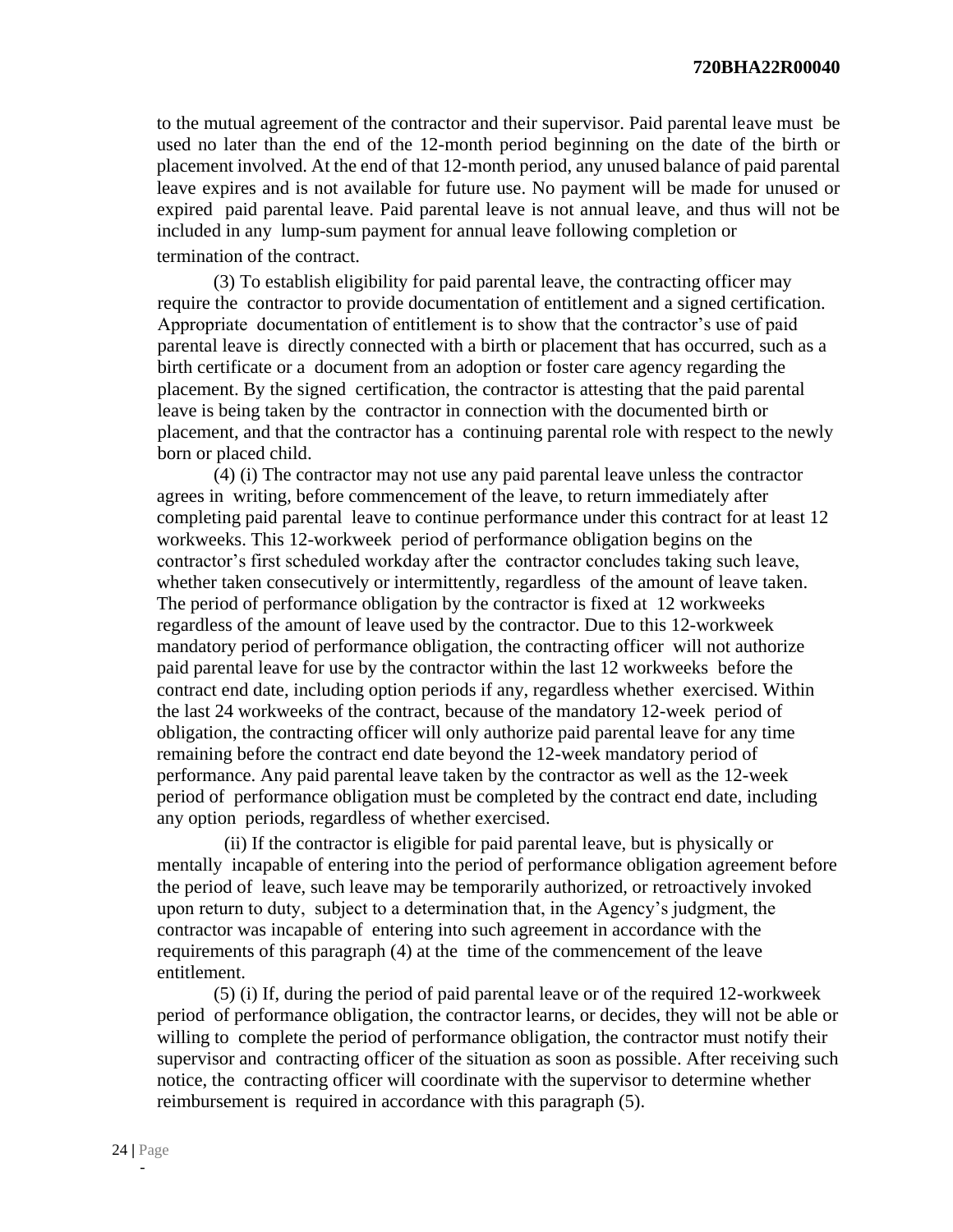(ii) If the contractor fails to return to work for the required 12-week obligation, the Agency will require reimbursement from the contractor of an amount equal to the total amount of the Government contributions paid by the Agency to or on behalf of the contractor to maintain the contractor's health insurance coverage during the period of paid parental leave.

(iii) The contracting officer may waive the reimbursement requirement of this paragraph (5) if the contractor is unable to fulfill the required 12-workweek obligation for any of the following reasons:

(A) in the Agency's judgment, the contractor is unable to return to work because of the continuation, recurrence, or onset of a serious health condition (including mental health) of the contractor or the newly born or placed child—but only if the condition is related to the applicable birth or placement; or

(B) in the Agency' judgment, the contractor is unable to return to work due to circumstances beyond the contractor's control that precludes performance under the contract; or (

C) the contracting officer terminates the contract for convenience in accordance with the clause entitled "Termination", or does not exercise any option period.

**(k) Leave Records.** The contractor shall maintain current leave records for himself/herself and make them available, as requested by the Mission Director or the Contracting Officer.

30. Relocation Expense Benefit

#### **Relocation Expense Benefit [Deviation (NOV 2021)]**

If the contractor's period of performance abroad is for twelve consecutive months or more, USAID may provide a one-time payment to assist the contractor with extraordinary relocation expenses as follows:

(a) A contractor legally residing in, and relocating from the U.S., its commonwealth, possessions or territories to an overseas post; or a personal services contractor relocating immediately from a prior USAID overseas post to the USAID overseas post under this contract, may receive a miscellaneous relocation expense payment of—

(1) \$750 or the equivalent of one week's pay, whichever is the lesser amount, if the contractor is unaccompanied; or

(2) \$1,500 or the equivalent of two weeks' pay, whichever is the lesser amount, if the contractor is accompanied with eligible family members.

(b) In addition, a contractor legally residing in, and relocating from the U.S., its commonwealth, possessions or territories to the cooperating country pursuant to this personal services contract may receive a pre-departure subsistence expense reimbursement for the contractor and each eligible family member for up to 10 days before final departure to the cooperating country abroad, beginning not more than 30 days after the contractor has vacated their residence, using the following partial flat rate method:

(1) an actual lodging amount (excluding lodging tax) up to the lodging portion of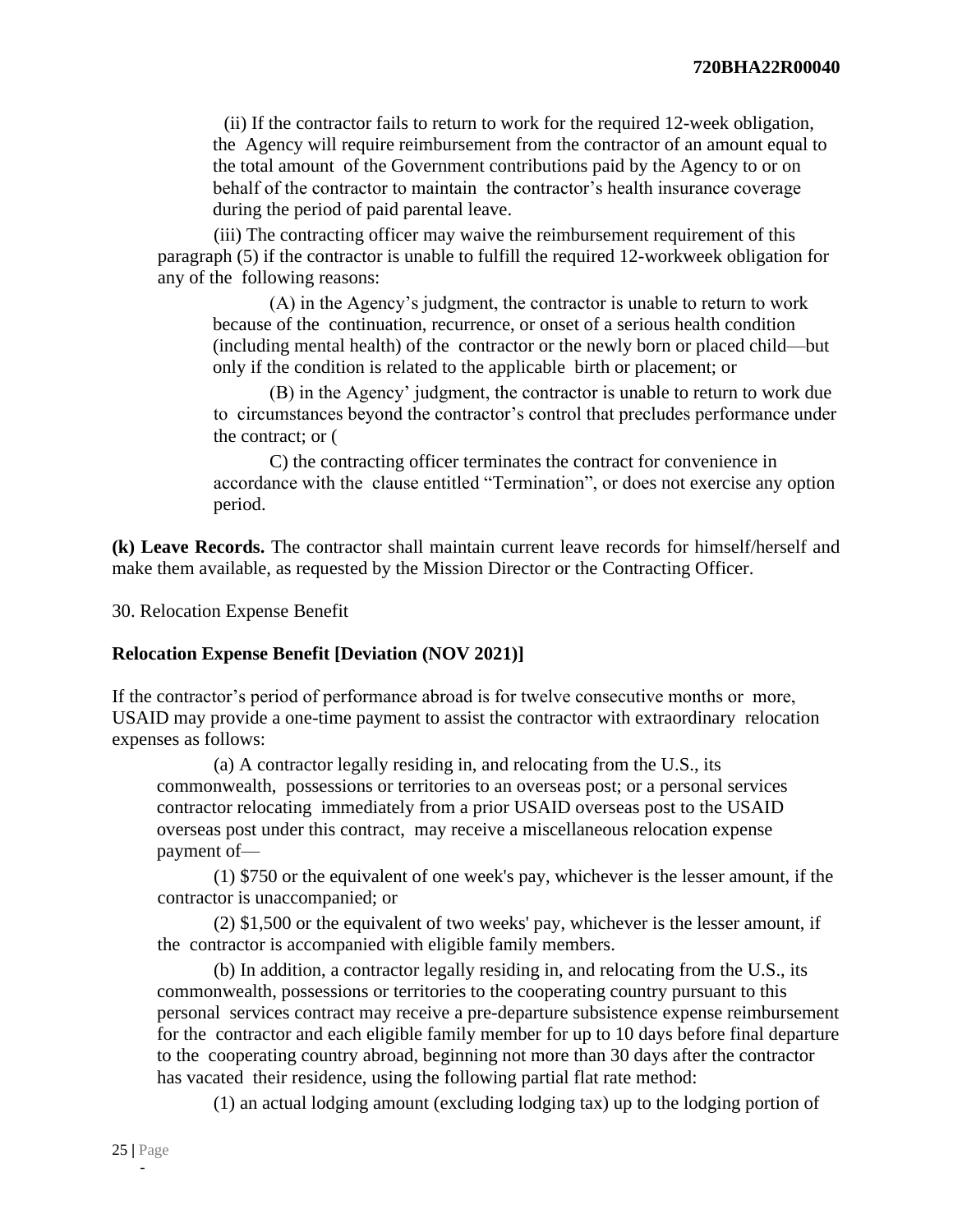the per diem of the U.S. locality of the contractor's legal place of residence, and a flat amount equal to

the meal and incidental expense (M&IE) portion of the per diem according to the formula below. In addition, the contractor may be reimbursed separately for taxes imposed on actual lodging expenses, if any. Receipts are required only for lodging.

(2) For the initial occupant, whether the contractor or accompanying eligible family member age 12 or over, a daily lodging amount not in excess of the published lodging portion of the per diem rate for the U.S. locality at which the occupant normally resides, and a flat amount equal to the meal and incidental expense portion of the referenced per diem rate to defray costs for meals, laundry and dry cleaning.

(3) For each additional occupant, whether the contractor or accompanying eligible family member age 12 or over, a daily lodging amount not in excess of 75% of the published lodging portion of the per diem rate for the U.S. locality at which the occupant normally resides, and a flat amount equal to 75% of the meal and incidental expense portion of the referenced per diem rate to defray costs for meals, laundry and dry cleaning.

 (4) For each accompanying eligible family member occupant under age 12, a daily lodging amount not in excess of 50% of the published lodging portion of the per diem rate for the U.S. locality at which the occupant normally resides, and a flat amount equal to 50% of the meal and incidental expense portion of the referenced per diem rate to defray costs for meals, laundry and dry cleaning.

 (5) A contractor and any accompanying eligible family member relocating from a place other than the U.S., its commonwealth, possessions or territories to the cooperating country, will not be eligible for the pre-departure subsistence expense portion of the relocation expenses.

(6) Expenses of local transportation are not allowable.

(c) The contractor must obtain approval for what is authorized in paragraphs (a) and (b) of this clause in the Travel Authorization (TA) issued by USAID to the contractor, in accordance with the Travel and Transportation Expenses clause. The contractor must claim reimbursement under the TA only after the contractor and all accompanying eligible family members, if any, have arrived in the cooperating country.

(d) If the contractor does not complete twelve consecutive months in the cooperating country, except for reasons beyond the contractor's control, the contractor will be liable to reimburse USAID for the amount of the relocation expense benefit received.

a. A [contractor][PSC] who is required to relocate abroad for assignment at a duty station under authority of the US Ambassador (i.e., under Chief of Mission authority) and accompanying eligible

a. A [contractor][PSC] who is required to relocate abroad for assignment at a duty station under authority of the US Ambassador (i.e., under Chief of Mission authority) and accompanying eligible family members; or a contractor on official travel status abroad on temporary duty or training, will be provided Medevac services through the Department of State, Bureau of Medical Services, similar to that provided to U.S. Government employees in 16 FAM 300 Medical Travel. Medevac costs that will be covered by USAID include travel and per diem, but do not include medical care costs. To be eligible for Medevac services covered by the Department of State Medevac program, the contractor and accompanying eligible family members must obtain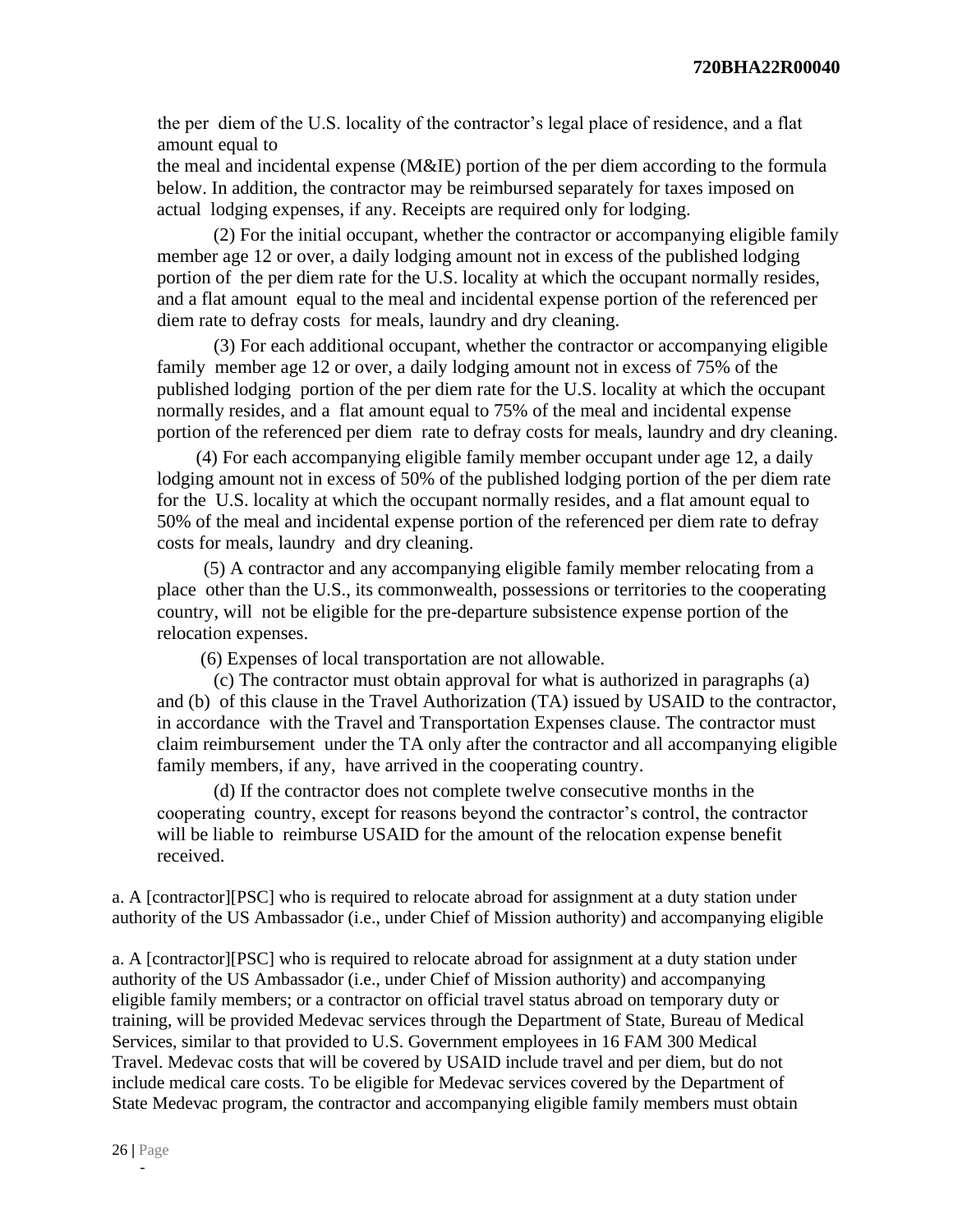and maintain international health insurance coverage in accordance with the clause of the contract entitled, "Insurance."

b. (1) A [contractor][PSC] who is required to relocate abroad for assignment or travel for temporary duty at a duty station under authority of the Department of Defense must obtain MEDEVAC service coverage including coverage for authorized dependents while performing personal services abroad. USAID will reimburse the total cost of MEDEVAC insurance to the PSC. The PSC must provide proof of coverage to the CO in order to receive reimbursement.

(2) Exception. A PSC and authorized dependents with a health insurance program that includes sufficient MEDEVAC coverage as approved by the Contracting Officer are not required to obtain MEDEVAC service coverage.

[End of Provision]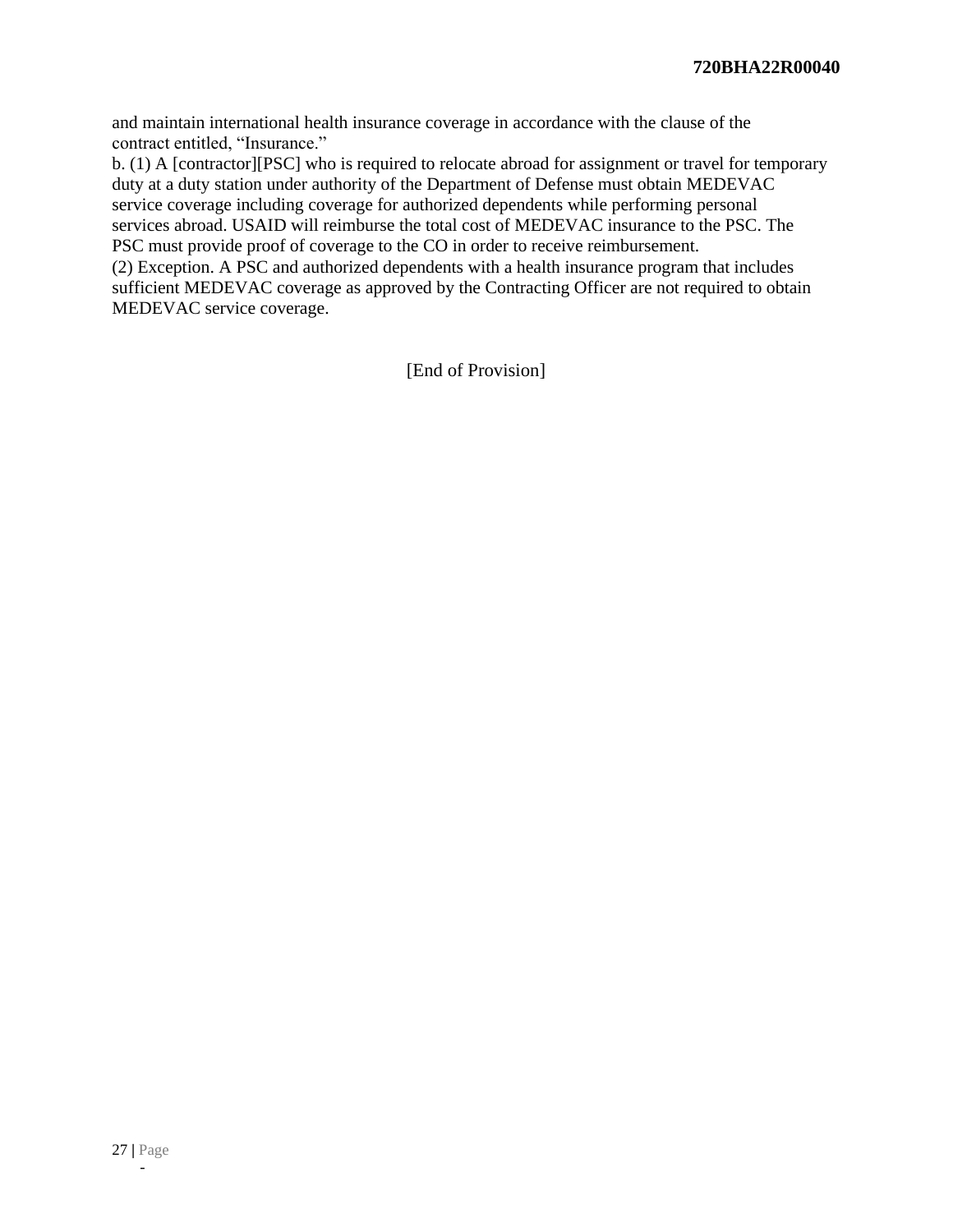# **ATTACHMENT 3**

### **Title 48 of the Code of Federal Regulations (CFR) Chapter 7 USAID Acquisition Regulation (AIDAR)**

### **APPENDIX D--DIRECT USAID CONTRACTS WITH A U.S. CITIZEN OR A U.S. RESIDENT ALIEN FOR PERSONAL SERVICES ABROAD**

### **GP 25. MEDICAL EVACUATION (MEDEVAC) SERVICES (DEC 2019) (Pursuant to class deviation #M/OAA-DEV-AIDAR-20-3c)**

A contractor who is required to relocate abroad and accompanying eligible family members; or a contractor on official travel status abroad on temporary duty or training, will be provided Medevac services through the Department of State, Bureau of Medical Services, similar to that provided to U.S. Government employees in 16 FAM 300 Medical Travel. Medevac costs that will be covered by USAID include travel and per diem, but do not include medical care costs.

To be eligible for Medevac services covered by the Department of State Medevac program, the contractor and accompanying eligible family members must obtain and maintain international health insurance coverage in accordance with the clause of the contract entitled, "Insurance."

# [END CLAUSE]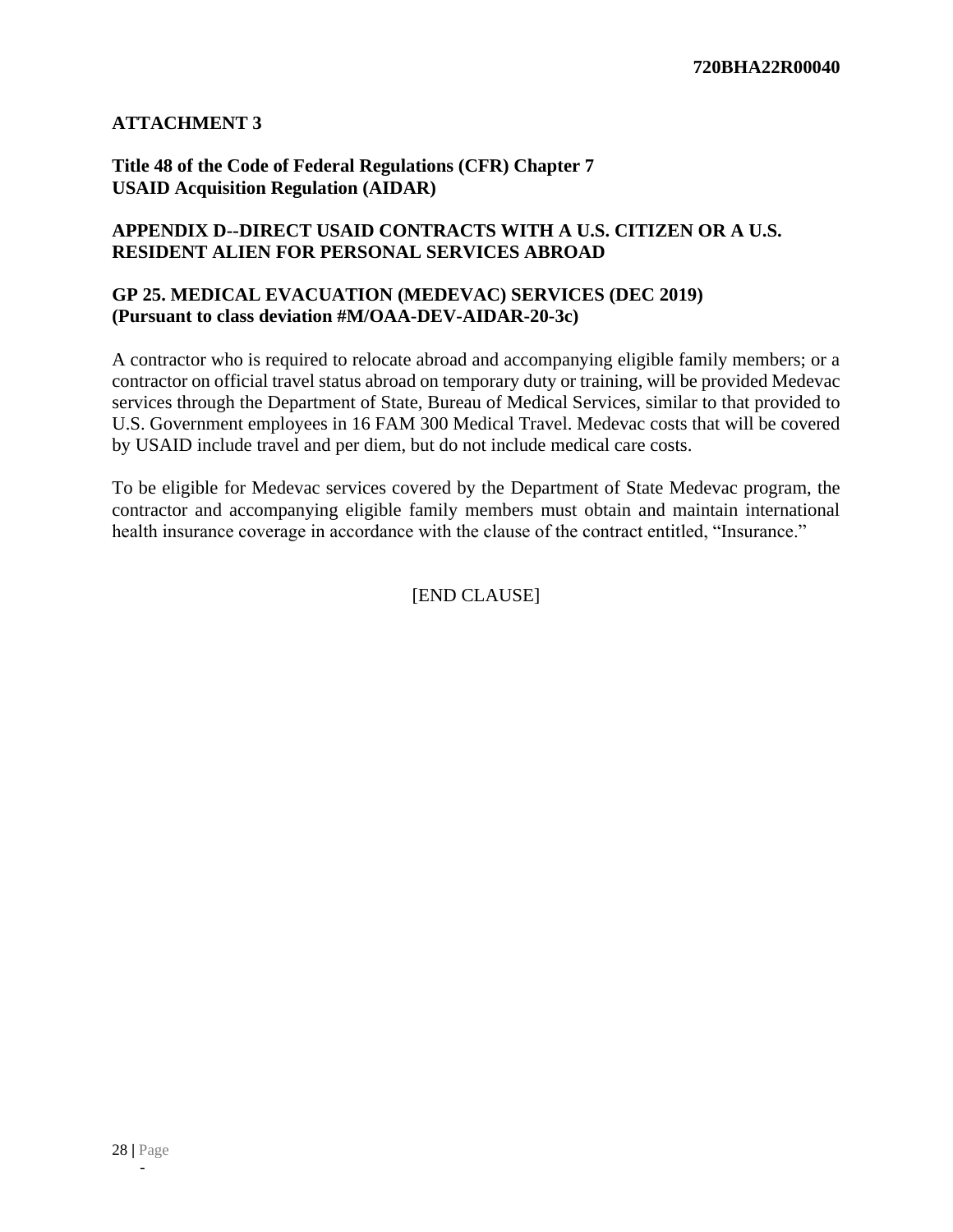### **ATTACHMENT 4**

#### **52.222-50 Combating Trafficking in Persons (Nov 2021)**

(a) *Definitions*. As used in this clause-

 *Agent* means any individual, including a director, an officer, an employee, or an independent contractor, authorized to act on behalf of the organization.

*Coercion* means-

(1) Threats of serious harm to or physical restraint against any person;

 (2) Any scheme, plan, or pattern intended to cause a person to believe that failure to perform an act would result in serious harm to or physical restraint against any person; or

(3) The abuse or threatened abuse of the legal process.

 *Commercial sex act* means any sex act on account of which anything of value is given to or received by any person.

*Commercially available off-the-shelf (COTS) item* —

(1) Means any item of supply (including construction material) that is—

 (i) A commercial product (as defined in paragraph (1) of the definition of "commercial product" at Federal Acquisition Regulation (FAR) [2.101;](https://www.acquisition.gov/far/2.101#FAR_2_101)

(ii)Sold in substantial quantities in the commercial marketplace; and

 (iii)Offered to the Government, under a contract or subcontract at any tier, without modification, in the same form in which it is sold in the commercial marketplace; and

 (2)Does not include bulk cargo, as defined in [46 U.S.C. 40102\(4\),](http://uscode.house.gov/browse.xhtml;jsessionid=114A3287C7B3359E597506A31FC855B3) such as agricultural products and petroleum products.

 *Debt bondage* means the status or condition of a debtor arising from a pledge by the debtor of his or her personal services or of those of a person under his or her control as a security for debt, if the value of those services as reasonably assessed is not applied toward the liquidation of the debt or the length and nature of those services are not respectively limited and defined.

 *Employee* means an employee of the Contractor directly engaged in the performance of work under the contract who has other than a minimal impact or involvement in contract performance.

*Forced Labor* means knowingly providing or obtaining the labor or services of a person-

 (1) By threats of serious harm to, or physical restraint against, that person or another person;

 (2) By means of any scheme, plan, or pattern intended to cause the person to believe that, if the person did not perform such labor or services, that person or another person would suffer serious harm or physical restraint; or

(3) By means of the abuse or threatened abuse of law or the legal process.

*Involuntary servitude* includes a condition of servitude induced by means of-

 (1) Any scheme, plan, or pattern intended to cause a person to believe that, if the person did not enter into or continue in such conditions, that person or another person would suffer serious harm or physical restraint; or

(2) The abuse or threatened abuse of the legal process.

 *Recruitment fees* means fees of any type, including charges, costs, assessments, or other financial obligations, that are associated with the recruiting process, regardless of the time, manner, or location of imposition or collection of the fee.

 (1) Recruitment fees include, but are not limited to, the following fees (when they are associated with the recruiting process) for-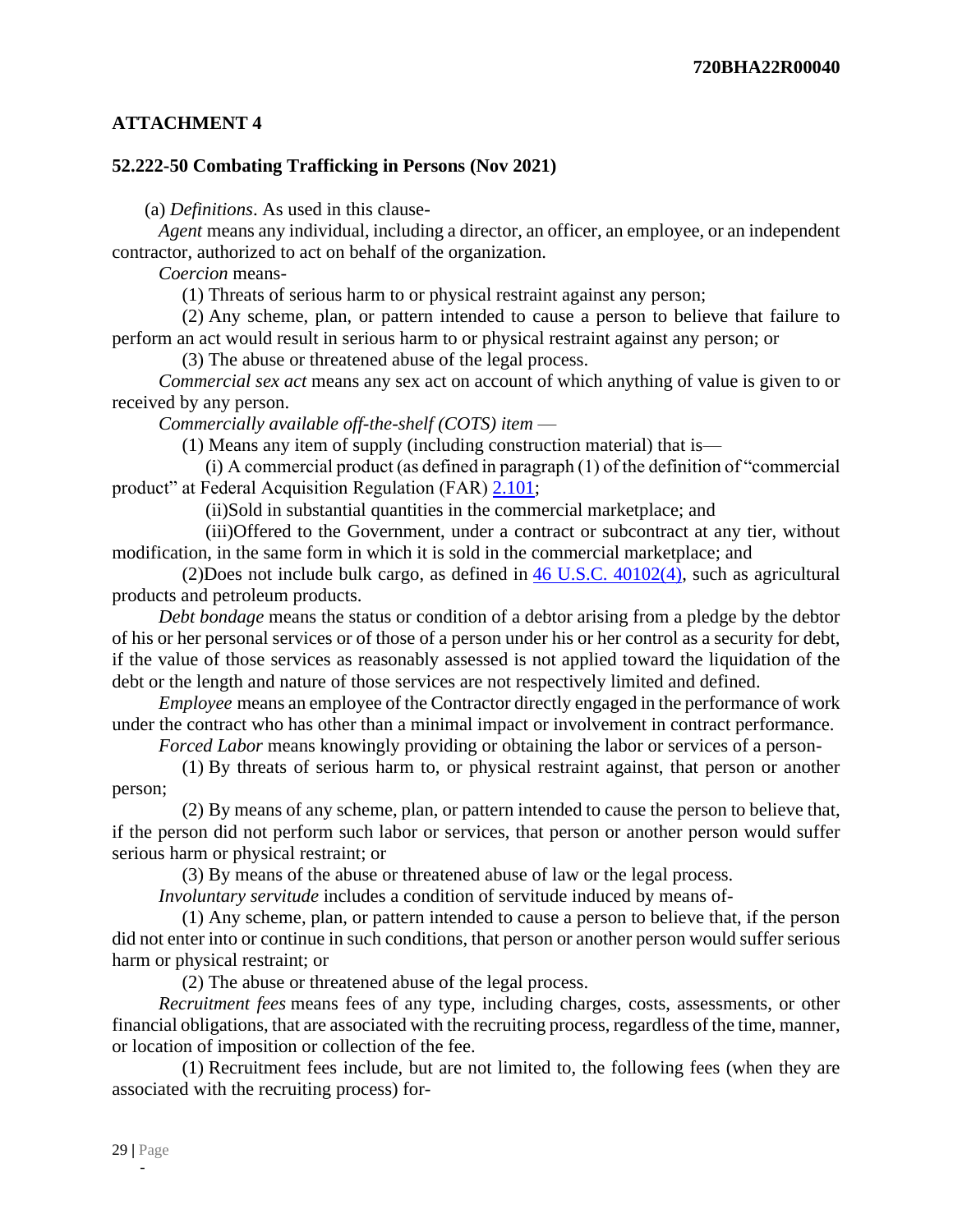(i) Soliciting, identifying, considering, interviewing, referring, retaining, transferring, selecting, training, providing orientation to, skills testing, recommending, or placing employees or potential employees;

(ii) Advertising

fees;

(iii) Obtaining permanent or temporary labor certification, including any associated

(iv) Processing applications and petitions;

(v) Acquiring visas, including any associated fees;

 (vi) Acquiring photographs and identity or immigration documents, such as passports, including any associated fees;

 (vii) Accessing the job opportunity, including required medical examinations and immunizations; background, reference, and security clearance checks and examinations; and additional certifications;

(viii) An employer's recruiters, agents or attorneys, or other notary or legal fees;

 (ix) Language interpretation or translation, arranging for or accompanying on travel, or providing other advice to employees or potential employees;

 (x) Government-mandated fees, such as border crossing fees, levies, or worker welfare funds;

(xi) Transportation and subsistence costs-

 (A) While in transit, including, but not limited to, airfare or costs of other modes of transportation, terminal fees, and travel taxes associated with travel from the country of origin to the country of performance and the return journey upon the end of employment; and

(B) From the airport or disembarkation point to the worksite;

(xii) Security deposits, bonds, and insurance; and

(xiii) Equipment charges.

 (2) A recruitment fee, as described in the introductory text of this definition, is a recruitment fee, regardless of whether the payment is-

(i) Paid in property or money;

(ii) Deducted from wages;

(iii) Paid back in wage or benefit concessions;

(iv) Paid back as a kickback, bribe, in-kind payment, free labor, tip, or tribute; or

 (v) Collected by an employer or a third party, whether licensed or unlicensed, including, but not limited to-

(A) Agents;

(B) Labor brokers;

(C) Recruiters;

(D) Staffing firms (including private employment and placement firms);

(E) Subsidiaries/affiliates of the employer;

(F) Any agent or employee of such entities; and

(G) Subcontractors at all tiers.

*Severe forms of trafficking in persons* means-

 (1) Sex trafficking in which a commercial sex act is induced by force, fraud, or coercion, or in which the person induced to perform such act has not attained 18 years of age; or

 (2) The recruitment, harboring, transportation, provision, or obtaining of a person for labor or services, through the use of force, fraud, or coercion for the purpose of subjection to involuntary servitude, peonage, debt bondage, or slavery.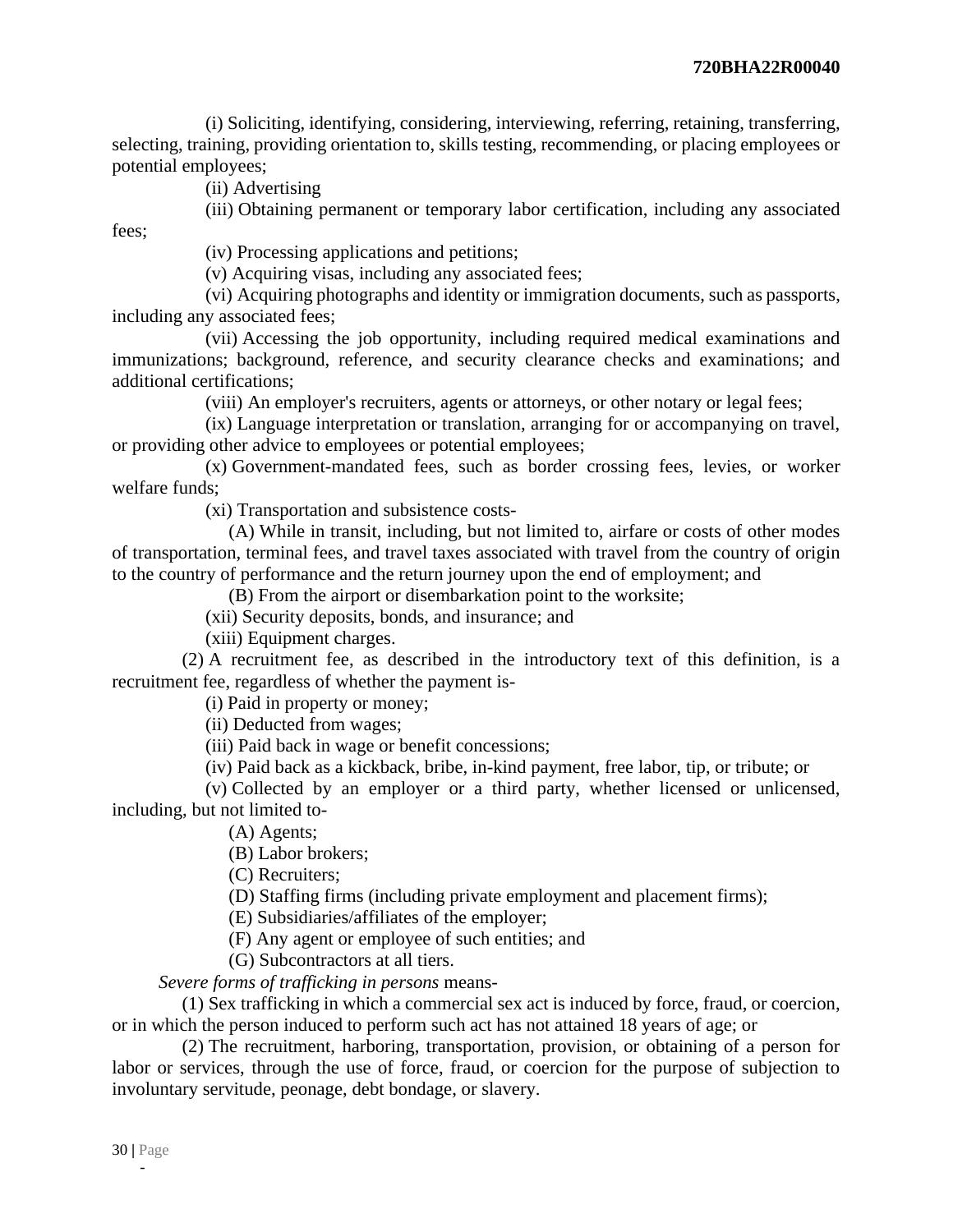"Sex trafficking" means the recruitment, harboring, transportation, provision, or obtaining of a person for the purpose of a commercial sex act.

 *Subcontract* means any contract entered into by a subcontractor to furnish supplies or services for performance of a prime contract or a subcontract.

 *Subcontractor* means any supplier, distributor, vendor, or firm that furnishes supplies or services to or for a prime contractor or another subcontractor.

*United States* means the 50 States, the District of Columbia, and outlying areas.

 (b) *Policy.* The United States Government has adopted a policy prohibiting trafficking in persons including the trafficking-related activities of this clause. Contractors, contractor employees, and their agents shall not-

 (1) Engage in severe forms of trafficking in persons during the period of performance of the contract;

(2) Procure commercial sex acts during the period of performance of the contract;

(3) Use forced labor in the performance of the contract;

 (4) Destroy, conceal, confiscate, or otherwise deny access by an employee to the employee's identity or immigration documents, such as passports or drivers' licenses, regardless of issuing authority;

(5)

(i) Use misleading or fraudulent practices during the recruitment of employees or offering of employment, such as failing to disclose, in a format and language understood by the employee or potential employee, basic information or making material misrepresentations during the recruitment of employees regarding the key terms and conditions of employment, including wages and fringe benefits, the location of work, the living conditions, housing and associated costs (if employer or agent provided or arranged), any significant costs to be charged to the employee or potential employee, and, if applicable, the hazardous nature of the work;

 (ii) Use recruiters that do not comply with local labor laws of the country in which the recruiting takes place;

(6) Charge employees or potential employees recruitment fees;

(7)

(i) Fail to provide return transportation or pay for the cost of return transportation upon the end of employment-

 (A) For an employee who is not a national of the country in which the work is taking place and who was brought into that country for the purpose of working on a U.S. Government contract or subcontract (for portions of contracts performed outside the United States); or

 (B) For an employee who is not a United States national and who was brought into the United States for the purpose of working on a U.S. Government contract or subcontract, if the payment of such costs is required under existing temporary worker programs or pursuant to a written agreement with the employee (for portions of contracts performed inside the United States); except that-

(ii) The requirements of paragraphs  $(b)(7)(i)$  of this clause shall not apply to an employee who is-

 (A) Legally permitted to remain in the country of employment and who chooses to do so; or

 (B) Exempted by an authorized official of the contracting agency from the requirement to provide return transportation or pay for the cost of return transportation;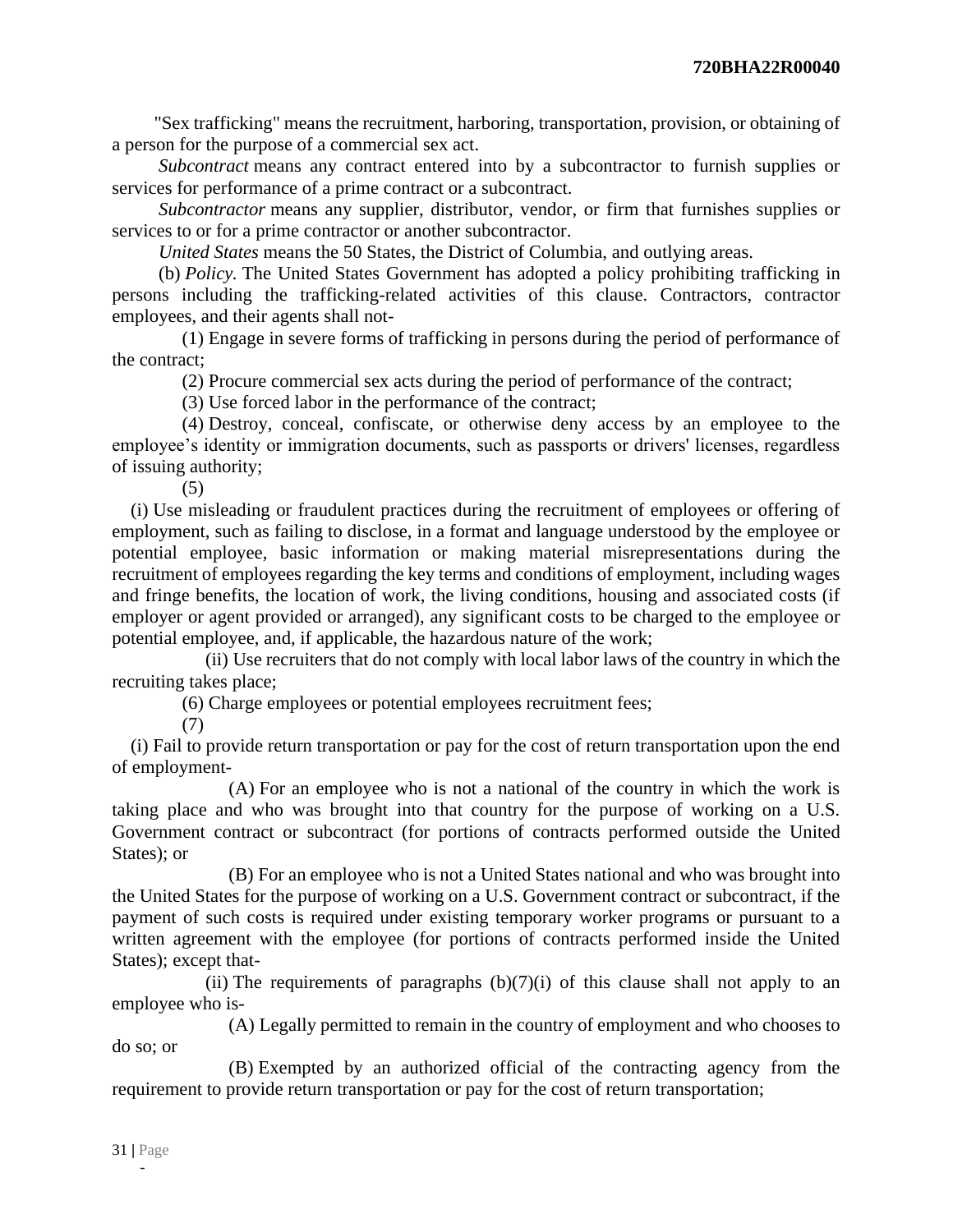(iii) The requirements of paragraph  $(b)(7)(i)$  of this clause are modified for a victim of trafficking in persons who is seeking victim services or legal redress in the country of employment, or for a witness in an enforcement action related to trafficking in persons. The contractor shall provide the return transportation or pay the cost of return transportation in a way that does not obstruct the victim services, legal redress, or witness activity. For example, the contractor shall not only offer return transportation to a witness at a time when the witness is still needed to testify. This paragraph does not apply when the exemptions at paragraph (b)(7)(ii) of this clause apply.

 (8) Provide or arrange housing that fails to meet the host country housing and safety standards; or

 (9) If required by law or contract, fail to provide an employment contract, recruitment agreement, or other required work document in writing. Such written work document shall be in a language the employee understands. If the employee must relocate to perform the work, the work document shall be provided to the employee at least five days prior to the employee relocating. The employee's work document shall include, but is not limited to, details about work description, wages, prohibition on charging recruitment fees, work location(s), living accommodations and associated costs, time off, roundtrip transportation arrangements, grievance process, and the content of applicable laws and regulations that prohibit trafficking in persons.

(c) *Contractor requirements*. The Contractor shall-

(1) Notify its employees and agents of-

 (i) The United States Government's policy prohibiting trafficking in persons, described in paragraph (b) of this clause; and

 (ii) The actions that will be taken against employees or agents for violations of this policy. Such actions for employees may include, but are not limited to, removal from the contract, reduction in benefits, or termination of employment; and

 (2) Take appropriate action, up to and including termination, against employees, agents, or subcontractors that violate the policy in paragraph (b) of this clause.

(d) *Notification.*

(1) The Contractor shall inform the Contracting Officer and the agency Inspector General immediately of-

 (i) Any credible information it receives from any source (including host country law enforcement) that alleges a Contractor employee, subcontractor, subcontractor employee, or their agent has engaged in conduct that violates the policy in paragraph (b) of this clause (see also [18](http://uscode.house.gov/browse.xhtml;jsessionid=114A3287C7B3359E597506A31FC855B3)  [U.S.C. 1351,](http://uscode.house.gov/browse.xhtml;jsessionid=114A3287C7B3359E597506A31FC855B3) Fraud in Foreign Labor Contracting, and  $52.203-13(b)(3)(i)(A)$  $52.203-13(b)(3)(i)(A)$ , if that clause is included in the solicitation or contract, which requires disclosure to the agency Office of the Inspector General when the Contractor has credible evidence of fraud); and

 (ii) Any actions taken against a Contractor employee, subcontractor, subcontractor employee, or their agent pursuant to this clause.

 (2) If the allegation may be associated with more than one contract, the Contractor shall inform the contracting officer for the contract with the highest dollar value.

 (e) *Remedies.* In addition to other remedies available to the Government, the Contractor's failure to comply with the requirements of paragraphs  $(c)$ ,  $(d)$ ,  $(g)$ ,  $(h)$ , or  $(i)$  of this clause may result in-

 (1) Requiring the Contractor to remove a Contractor employee or employees from the performance of the contract;

(2) Requiring the Contractor to terminate a subcontract;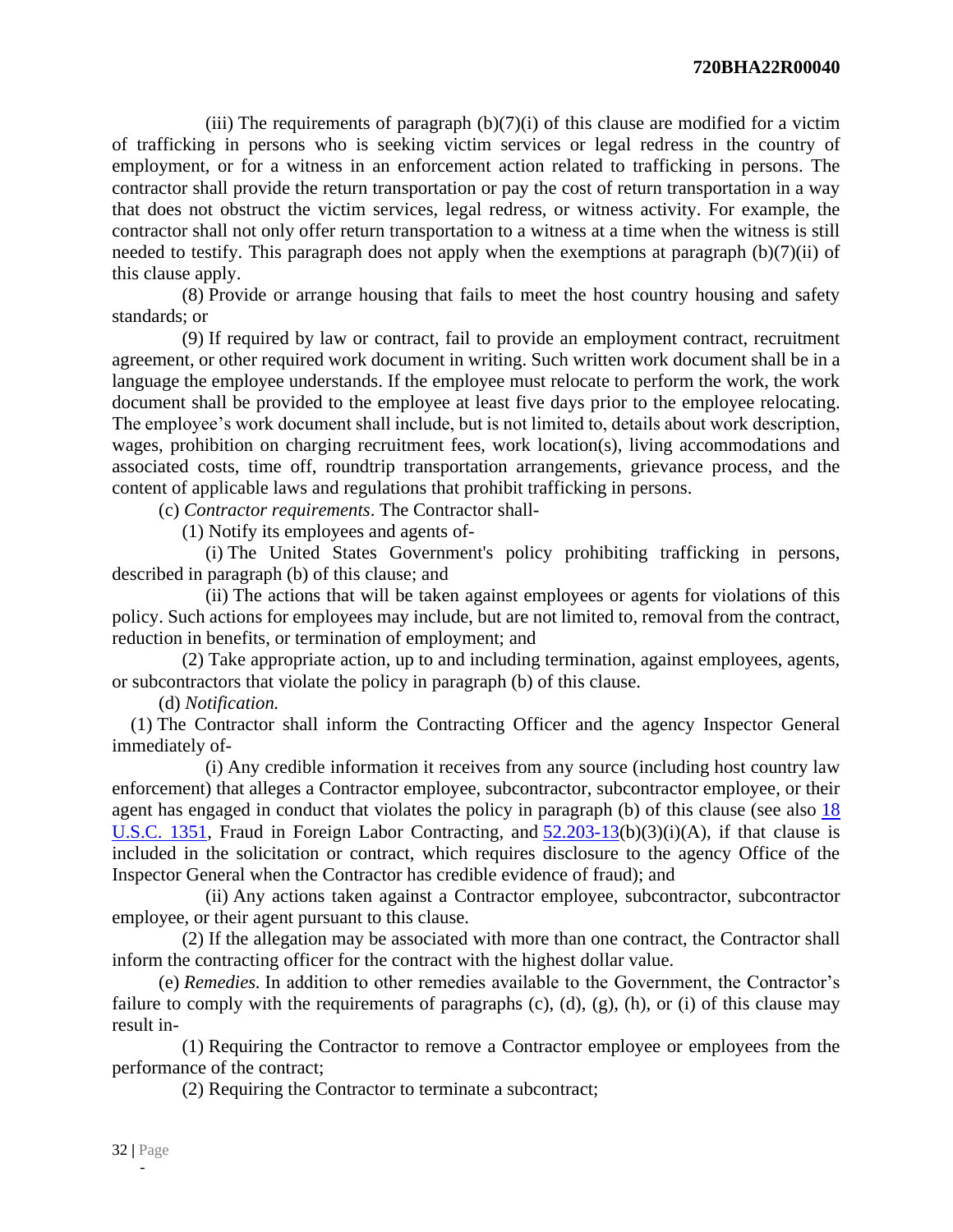(3) Suspension of contract payments until the Contractor has taken appropriate remedial action;

 (4) Loss of award fee, consistent with the award fee plan, for the performance period in which the Government determined Contractor non-compliance;

(5) Declining to exercise available options under the contract;

 (6) Termination of the contract for default or cause, in accordance with the termination clause of this contract; or

(7) Suspension or debarment.

 (f) *Mitigating and aggravating factors.* When determining remedies, the Contracting Officer may consider the following:

 (1) *Mitigating factors*. The Contractor had a Trafficking in Persons compliance plan or an awareness program at the time of the violation, was in compliance with the plan, and has taken appropriate remedial actions for the violation, that may include reparation to victims for such violations.

 (2) *Aggravating factors*. The Contractor failed to abate an alleged violation or enforce the requirements of a compliance plan, when directed by the Contracting Officer to do so.

(g) *Full cooperation*.

(1) The Contractor shall, at a minimum-

 (i) Disclose to the agency Inspector General information sufficient to identify the nature and extent of an offense and the individuals responsible for the conduct;

 (ii) Provide timely and complete responses to Government auditors' and investigators' requests for documents;

 (iii) Cooperate fully in providing reasonable access to its facilities and staff (both inside and outside the U.S.) to allow contracting agencies and other responsible Federal agencies to conduct audits, investigations, or other actions to ascertain compliance with the Trafficking Victims Protection Act of 2000 [\(22 U.S.C. chapter 78\)](http://uscode.house.gov/browse.xhtml;jsessionid=114A3287C7B3359E597506A31FC855B3), E.O. 13627, or any other applicable law or regulation establishing restrictions on trafficking in persons, the procurement of commercial sex acts, or the use of forced labor; and

 (iv) Protect all employees suspected of being victims of or witnesses to prohibited activities, prior to returning to the country from which the employee was recruited, and shall not prevent or hinder the ability of these employees from cooperating fully with Government authorities.

 (2) The requirement for full cooperation does not foreclose any Contractor rights arising in law, the FAR, or the terms of the contract. It does not-

 (i) Require the Contractor to waive its attorney-client privilege or the protections afforded by the attorney work product doctrine;

 (ii) Require any officer, director, owner, employee, or agent of the Contractor, including a sole proprietor, to waive his or her attorney client privilege or Fifth Amendment rights; or

(iii) Restrict the Contractor from-

(A) Conducting an internal investigation; or

 (B) Defending a proceeding or dispute arising under the contract or related to a potential or disclosed violation.

(h) *Compliance plan*.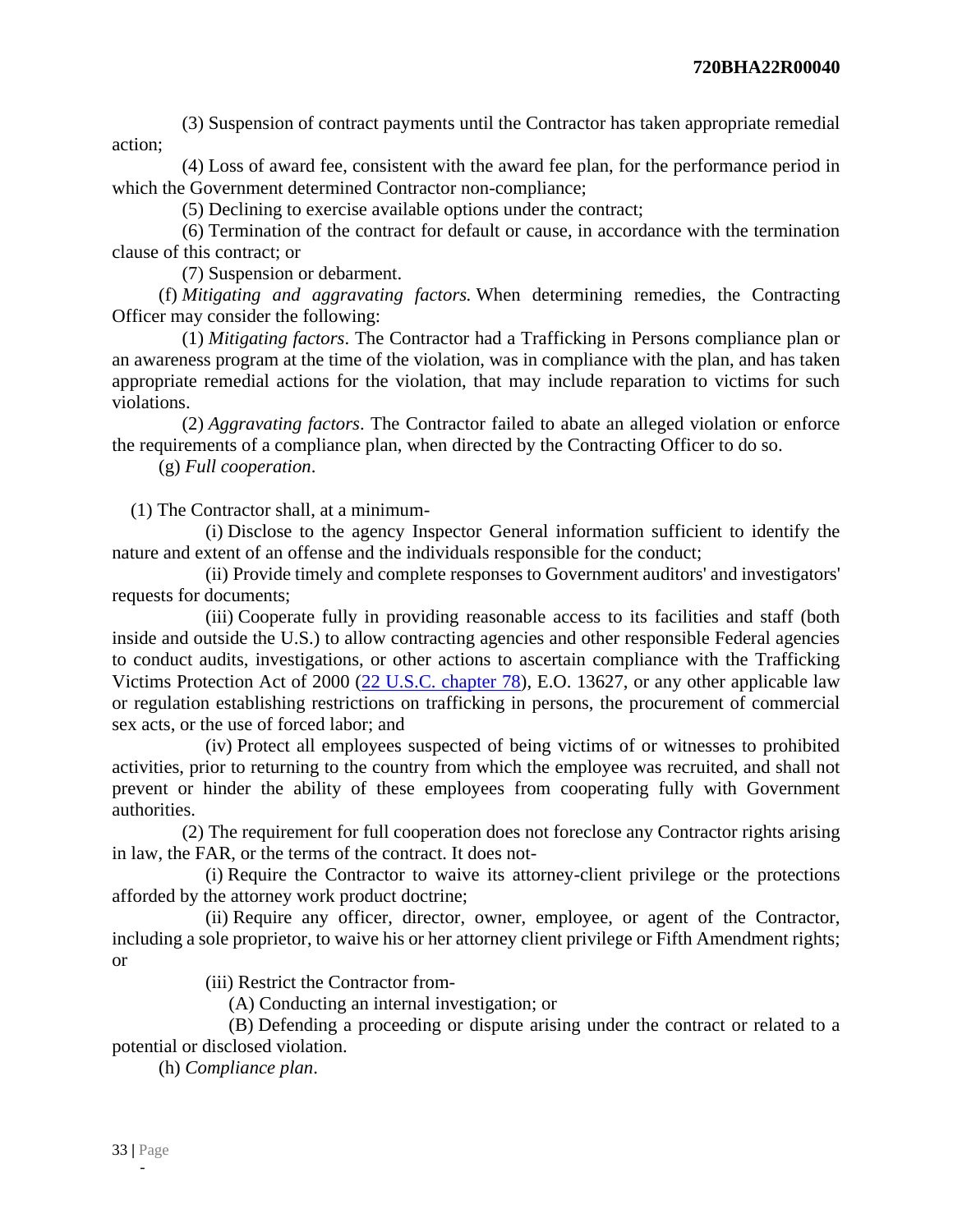(1) This paragraph (h) applies to any portion of the contract that-

 (i) Is for supplies, other than commercially available off-the-shelf items, acquired outside the United States, or services to be performed outside the United States; and

(ii) Has an estimated value that exceeds \$550,000.

 (2) The Contractor shall maintain a compliance plan during the performance of the contract that is appropriate-

(i) To the size and complexity of the contract; and

 (ii) To the nature and scope of the activities to be performed for the Government, including the number of non-United States citizens expected to be employed and the risk that the contract or subcontract will involve services or supplies susceptible to trafficking in persons.

 (3) *Minimum requirements*. The compliance plan must include, at a minimum, the following:

 (i) An awareness program to inform contractor employees about the Government's policy prohibiting trafficking-related activities described in paragraph (b) of this clause, the activities prohibited, and the actions that will be taken against the employee for violations. Additional information about Trafficking in Persons and examples of awareness programs can be found at the website for the Department of State's Office to Monitor and Combat Trafficking in Persons at [http://www.state.gov/j/tip/.](http://www.state.gov/j/tip/)

 (ii) A process for employees to report, without fear of retaliation, activity inconsistent with the policy prohibiting trafficking in persons, including a means to make available to all employees the hotline phone number of the Global Human Trafficking Hotline at 1-844-888-FREE and its email address at [help@befree.org.](mailto:help@befree.org)

 (iii) A recruitment and wage plan that only permits the use of recruitment companies with trained employees, prohibits charging recruitment fees to the employees or potential employees and ensures that wages meet applicable host-country legal requirements or explains any variance.

 (iv) A housing plan, if the Contractor or subcontractor intends to provide or arrange housing, that ensures that the housing meets host-country housing and safety standards.

 (v) Procedures to prevent agents and subcontractors at any tier and at any dollar value from engaging in trafficking in persons (including activities in paragraph (b) of this clause) and to monitor, detect, and terminate any agents, subcontracts, or subcontractor employees that have engaged in such activities.

(4) *Posting*.

(i) The Contractor shall post the relevant contents of the compliance plan, no later than the initiation of contract performance, at the workplace (unless the work is to be performed in the field or not in a fixed location) and on the Contractor's Web site (if one is maintained). If posting at the workplace or on the Web site is impracticable, the Contractor shall provide the relevant contents of the compliance plan to each worker in writing.

 (ii) The Contractor shall provide the compliance plan to the Contracting Officer upon request.

 (5) *Certification*. Annually after receiving an award, the Contractor shall submit a certification to the Contracting Officer that-

 (i) It has implemented a compliance plan to prevent any prohibited activities identified at paragraph (b) of this clause and to monitor, detect, and terminate any agent, subcontract or subcontractor employee engaging in prohibited activities; and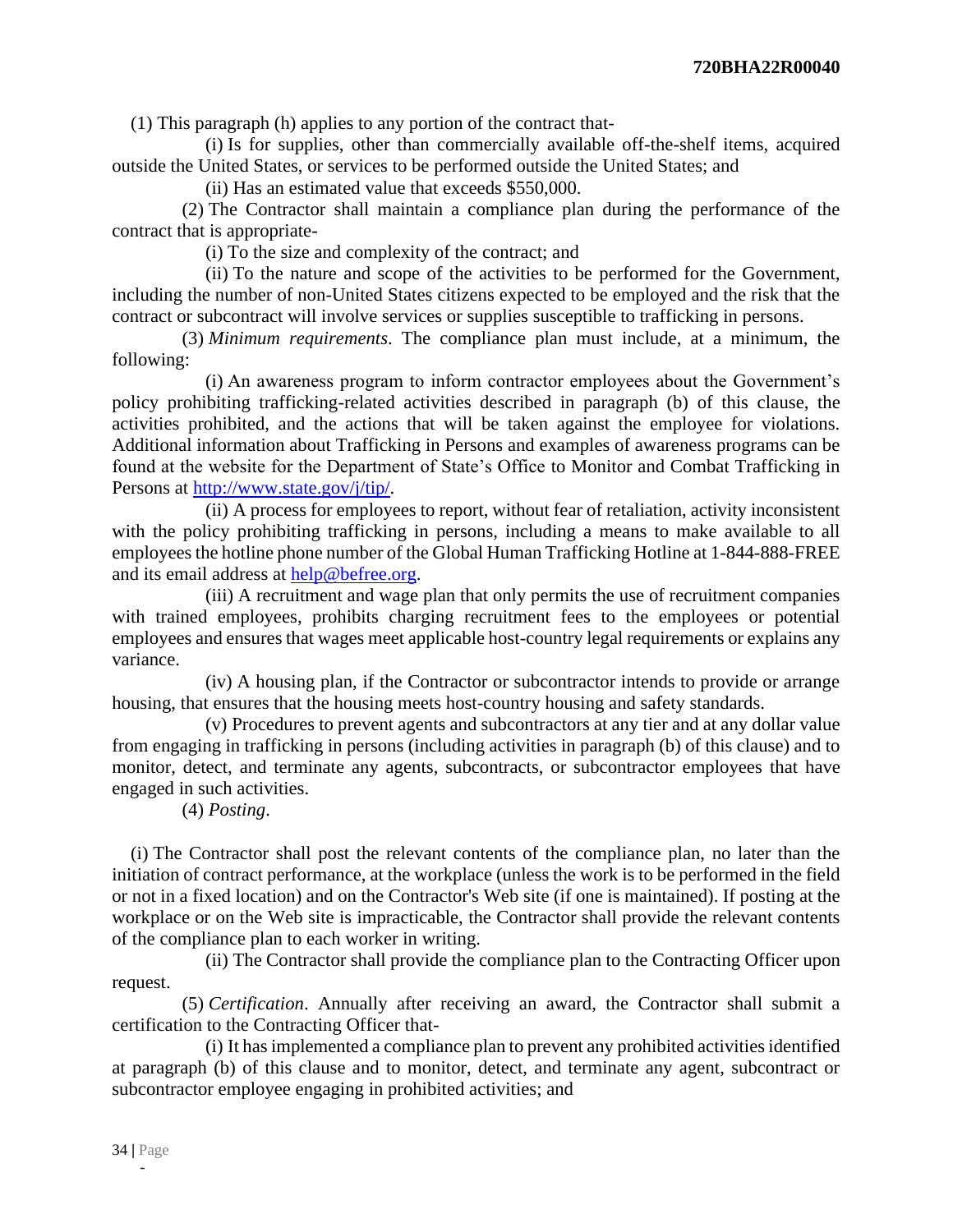(ii) After having conducted due diligence, either-

 (A) To the best of the Contractor's knowledge and belief, neither it nor any of its agents, subcontractors, or their agents is engaged in any such activities; or

 (B) If abuses relating to any of the prohibited activities identified in paragraph (b) of this clause have been found, the Contractor or subcontractor has taken the appropriate remedial and referral actions.

(i) *Subcontracts*.

(1) The Contractor shall include the substance of this clause, including this paragraph (i), in all subcontracts and in all contracts with agents. The requirements in paragraph (h) of this clause apply only to any portion of the subcontract that-

 (i) Is for supplies, other than commercially available off-the-shelf items, acquired outside the United States, or services to be performed outside the United States; and

(ii) Has an estimated value that exceeds \$550,000.

 (2) If any subcontractor is required by this clause to submit a certification, the Contractor shall require submission prior to the award of the subcontract and annually thereafter. The certification shall cover the items in paragraph (h)(5) of this clause.

(End of Clause)

#### **ATTACHMENT 5**

52.223-99, Alternate 70 ENSURING ADEQUATE COVID-19 SAFETY PROTOCOLS FOR FEDERAL CONTRACTORS (OCT 2021)-Alternate 70 (OCT 2021) (M/OAA-DEV-FAR-22-01c)